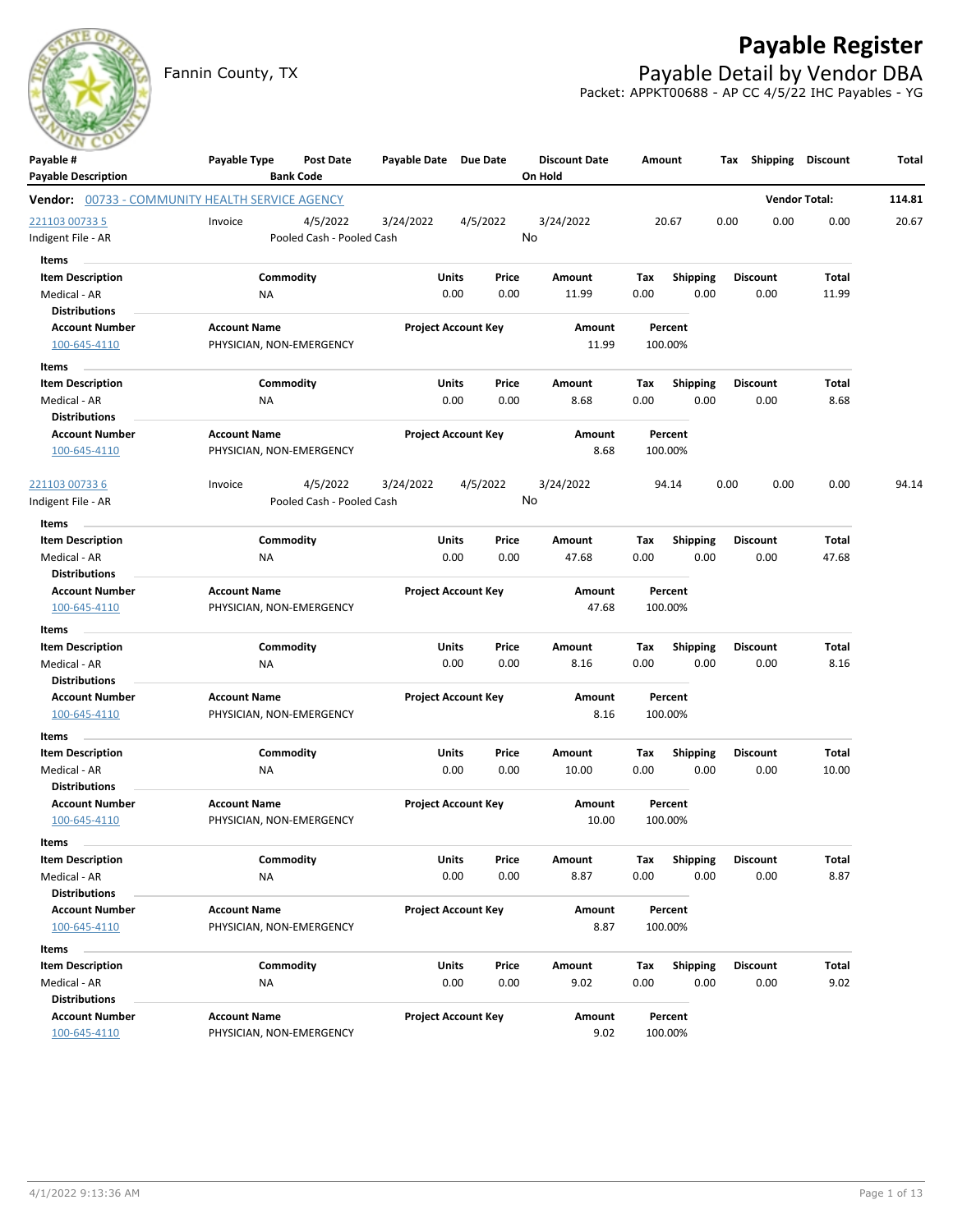| <b>Payable Register</b>                       |                                                             |                       |                            |                                 | Packet: APPKT00688 - AP CC 4/5/22 IHC Payables - YG |      |                       |                      |          |
|-----------------------------------------------|-------------------------------------------------------------|-----------------------|----------------------------|---------------------------------|-----------------------------------------------------|------|-----------------------|----------------------|----------|
| Payable #<br><b>Payable Description</b>       | Payable Type<br><b>Post Date</b><br><b>Bank Code</b>        | Payable Date Due Date |                            | <b>Discount Date</b><br>On Hold | Amount                                              |      | Tax Shipping Discount |                      | Total    |
| Items<br><b>Item Description</b>              | Commodity                                                   | Units                 | Price                      | Amount                          | <b>Shipping</b><br>Tax                              |      | <b>Discount</b>       | Total                |          |
| Medical - AR                                  | ΝA                                                          |                       | 0.00<br>0.00               | 10.41                           | 0.00                                                | 0.00 | 0.00                  | 10.41                |          |
| <b>Distributions</b>                          |                                                             |                       |                            |                                 |                                                     |      |                       |                      |          |
| <b>Account Number</b><br>100-645-4110         | <b>Account Name</b><br>PHYSICIAN, NON-EMERGENCY             |                       | <b>Project Account Key</b> | Amount<br>10.41                 | Percent<br>100.00%                                  |      |                       |                      |          |
|                                               | <b>Vendor:</b> 01273 - Dallas Arthritis & Autoimmune Clinic |                       |                            |                                 |                                                     |      |                       | <b>Vendor Total:</b> | 128.92   |
| 170305 01273 1                                | 4/5/2022<br>Invoice                                         | 3/24/2022             | 4/5/2022                   | 3/24/2022                       | 81.24                                               | 0.00 | 0.00                  | 0.00                 | 81.24    |
| Indigent File - JM                            | Pooled Cash - Pooled Cash                                   |                       |                            | No                              |                                                     |      |                       |                      |          |
| Items                                         |                                                             |                       |                            |                                 |                                                     |      |                       |                      |          |
| <b>Item Description</b>                       | Commodity                                                   | Units                 | Price                      | Amount                          | Tax<br><b>Shipping</b>                              |      | <b>Discount</b>       | Total                |          |
| Medical - JM                                  | ΝA                                                          |                       | 0.00<br>0.00               | 81.24                           | 0.00                                                | 0.00 | 0.00                  | 81.24                |          |
| <b>Distributions</b>                          |                                                             |                       |                            |                                 |                                                     |      |                       |                      |          |
| <b>Account Number</b><br>100-645-4110         | <b>Account Name</b><br>PHYSICIAN, NON-EMERGENCY             |                       | <b>Project Account Key</b> | Amount<br>81.24                 | Percent<br>100.00%                                  |      |                       |                      |          |
| 170305 01273 2                                | 4/5/2022<br>Invoice                                         | 3/24/2022             | 4/5/2022                   | 3/24/2022                       | 47.68                                               | 0.00 | 0.00                  | 0.00                 | 47.68    |
| Indigent File - JM                            | Pooled Cash - Pooled Cash                                   |                       |                            | No                              |                                                     |      |                       |                      |          |
| Items                                         |                                                             |                       |                            |                                 |                                                     |      |                       |                      |          |
| <b>Item Description</b>                       | Commodity                                                   | <b>Units</b>          | Price                      | Amount                          | Tax<br><b>Shipping</b>                              |      | <b>Discount</b>       | Total                |          |
| Medical - JM                                  | ΝA                                                          |                       | 0.00<br>0.00               | 47.68                           | 0.00                                                | 0.00 | 0.00                  | 47.68                |          |
| <b>Distributions</b><br><b>Account Number</b> | <b>Account Name</b>                                         |                       | <b>Project Account Key</b> | Amount                          | Percent                                             |      |                       |                      |          |
| 100-645-4110                                  | PHYSICIAN, NON-EMERGENCY                                    |                       |                            | 47.68                           | 100.00%                                             |      |                       |                      |          |
| Vendor: 00965 - DATA RX MANAGEMENT            |                                                             |                       |                            |                                 |                                                     |      |                       | <b>Vendor Total:</b> | 2,021.70 |
| 170305 00965 39                               | 4/5/2022<br>Invoice                                         | 3/24/2022             | 4/5/2022                   | 3/24/2022                       | 125.62                                              | 0.00 | 0.00                  | 0.00                 | 125.62   |
| Indigent File - JM                            | Pooled Cash - Pooled Cash                                   |                       |                            | No                              |                                                     |      |                       |                      |          |
| Items                                         |                                                             |                       |                            |                                 |                                                     |      |                       |                      |          |
| <b>Item Description</b>                       | Commodity                                                   | Units                 | Price                      | Amount                          | <b>Shipping</b><br>Tax                              |      | <b>Discount</b>       | Total                |          |
| Medical - JM                                  | ΝA                                                          |                       | 0.00<br>0.00               | 110.86                          | 0.00                                                | 0.00 | 0.00                  | 110.86               |          |
| <b>Distributions</b>                          |                                                             |                       |                            |                                 |                                                     |      |                       |                      |          |
| <b>Account Number</b>                         | <b>Account Name</b>                                         |                       | <b>Project Account Key</b> | Amount                          | Percent                                             |      |                       |                      |          |
| 100-645-4120                                  | PRESCRIPTIONS, DRUGS                                        |                       |                            | 110.86                          | 100.00%                                             |      |                       |                      |          |
| items                                         |                                                             |                       |                            |                                 |                                                     |      |                       |                      |          |
| <b>Item Description</b>                       | Commodity                                                   | <b>Units</b>          | Price                      | Amount                          | <b>Shipping</b><br>Тах                              |      | <b>Discount</b>       | Total                |          |
| Medical - JM                                  | NA                                                          |                       | 0.00<br>0.00               | 14.76                           | 0.00                                                | 0.00 | 0.00                  | 14.76                |          |
| <b>Distributions</b>                          |                                                             |                       |                            |                                 |                                                     |      |                       |                      |          |
| <b>Account Number</b><br>100-645-4090         | <b>Account Name</b><br><b>DIABETIC SUPPLIES</b>             |                       | <b>Project Account Key</b> | Amount<br>14.76                 | Percent<br>100.00%                                  |      |                       |                      |          |
| 210634 00965 9                                | 4/5/2022<br>Invoice                                         | 3/24/2022             | 4/5/2022                   | 3/24/2022                       | 184.12                                              | 0.00 | 0.00                  | 0.00                 | 184.12   |
| Indigent File - TC                            | Pooled Cash - Pooled Cash                                   |                       |                            | No                              |                                                     |      |                       |                      |          |
|                                               |                                                             |                       |                            |                                 |                                                     |      |                       |                      |          |
| Items<br><b>Item Description</b>              | Commodity                                                   | Units                 | Price                      | Amount                          | Tax<br><b>Shipping</b>                              |      | <b>Discount</b>       | Total                |          |
| Medical - TC                                  | ΝA                                                          |                       | 0.00<br>0.00               | 18.93                           | 0.00                                                | 0.00 | 0.00                  | 18.93                |          |
| <b>Distributions</b>                          |                                                             |                       |                            |                                 |                                                     |      |                       |                      |          |
| <b>Account Number</b>                         | <b>Account Name</b>                                         |                       | <b>Project Account Key</b> | Amount                          | Percent                                             |      |                       |                      |          |
| 100-645-4120                                  | PRESCRIPTIONS, DRUGS                                        |                       |                            | 18.93                           | 100.00%                                             |      |                       |                      |          |
| Items                                         |                                                             |                       |                            |                                 |                                                     |      |                       |                      |          |
| <b>Item Description</b>                       | Commodity                                                   | Units                 | Price                      | Amount                          | <b>Shipping</b><br>Tax                              |      | <b>Discount</b>       | Total                |          |
| Medical - TC                                  | NA                                                          |                       | 0.00<br>0.00               | 102.67                          | 0.00                                                | 0.00 | 0.00                  | 102.67               |          |
| <b>Distributions</b>                          |                                                             |                       |                            |                                 |                                                     |      |                       |                      |          |
| <b>Account Number</b><br>100-645-4120         | <b>Account Name</b><br>PRESCRIPTIONS, DRUGS                 |                       | <b>Project Account Key</b> | Amount<br>102.67                | Percent<br>100.00%                                  |      |                       |                      |          |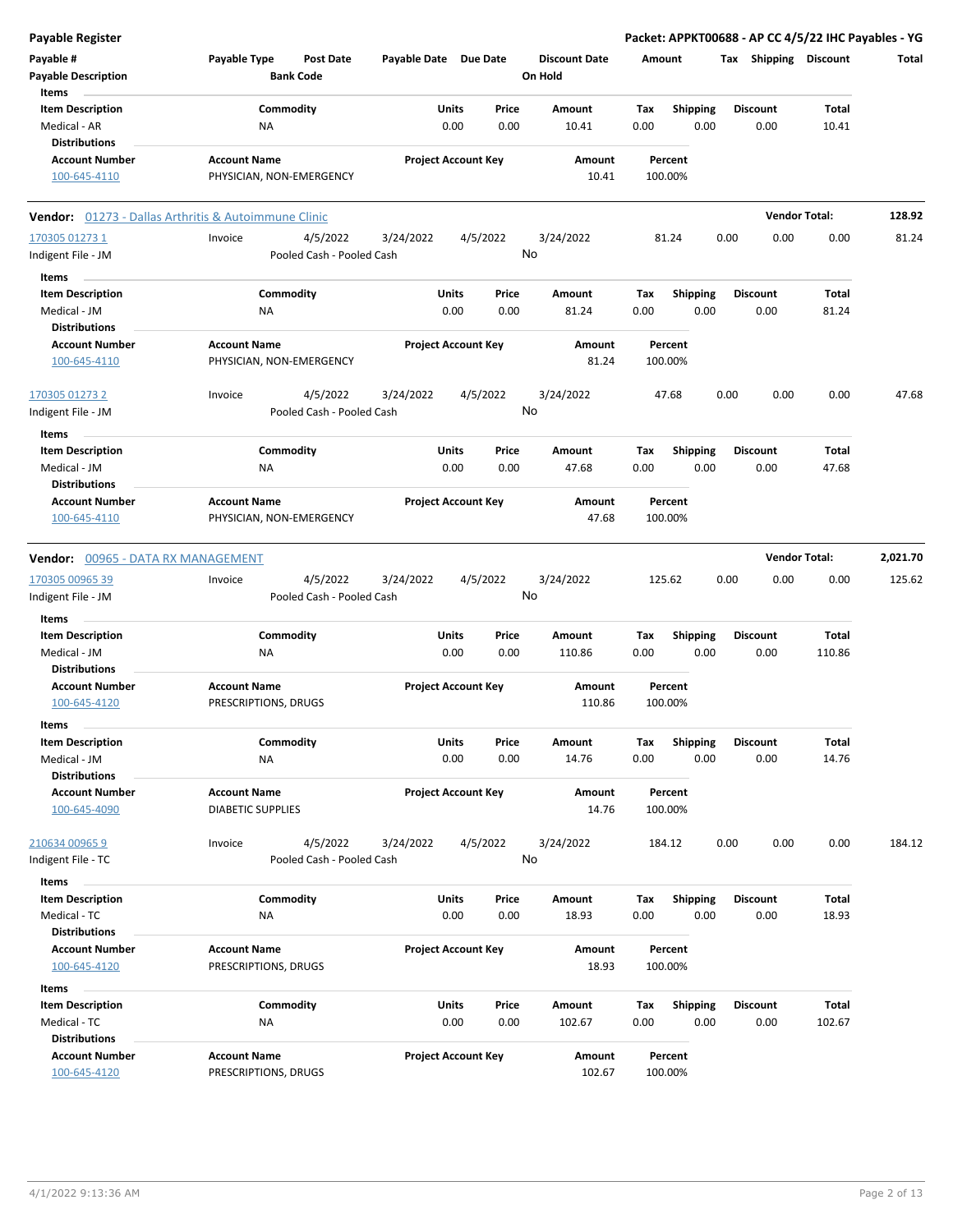| <b>Payable Register</b>                                                  |                                                      |                            |               |                                 |                                        | Packet: APPKT00688 - AP CC 4/5/22 IHC Payables - YG |                 |        |
|--------------------------------------------------------------------------|------------------------------------------------------|----------------------------|---------------|---------------------------------|----------------------------------------|-----------------------------------------------------|-----------------|--------|
| Payable #<br><b>Payable Description</b>                                  | Payable Type<br><b>Post Date</b><br><b>Bank Code</b> | Payable Date Due Date      |               | <b>Discount Date</b><br>On Hold | Amount                                 | Tax Shipping Discount                               |                 | Total  |
| Items<br><b>Item Description</b><br>Medical - TC                         | Commodity<br>NA                                      | Units<br>0.00              | Price<br>0.00 | Amount<br>62.52                 | Tax<br><b>Shipping</b><br>0.00<br>0.00 | <b>Discount</b><br>0.00                             | Total<br>62.52  |        |
| <b>Distributions</b><br><b>Account Number</b><br>100-645-4120            | <b>Account Name</b><br>PRESCRIPTIONS, DRUGS          | <b>Project Account Key</b> |               | Amount<br>62.52                 | Percent<br>100.00%                     |                                                     |                 |        |
| 210638 00965 4<br>Indigent File - CH                                     | 4/5/2022<br>Invoice<br>Pooled Cash - Pooled Cash     | 3/24/2022                  | 4/5/2022      | 3/24/2022<br>No                 | 121.58                                 | 0.00<br>0.00                                        | 0.00            | 121.58 |
|                                                                          |                                                      |                            |               |                                 |                                        |                                                     |                 |        |
| Items<br><b>Item Description</b><br>Medical - CH<br><b>Distributions</b> | Commodity<br>ΝA                                      | Units<br>0.00              | Price<br>0.00 | Amount<br>121.58                | <b>Shipping</b><br>Tax<br>0.00<br>0.00 | <b>Discount</b><br>0.00                             | Total<br>121.58 |        |
| <b>Account Number</b><br>100-645-4120                                    | <b>Account Name</b><br>PRESCRIPTIONS, DRUGS          | <b>Project Account Key</b> |               | Amount<br>121.58                | Percent<br>100.00%                     |                                                     |                 |        |
| 211216 00965 19<br>Indigent File - EC                                    | 4/5/2022<br>Invoice<br>Pooled Cash - Pooled Cash     | 3/24/2022                  | 4/5/2022      | 3/24/2022<br>No                 | 156.90                                 | 0.00<br>0.00                                        | 0.00            | 156.90 |
| Items<br><b>Item Description</b><br>Medical - EC                         | Commodity<br>NA                                      | Units<br>0.00              | Price<br>0.00 | Amount<br>104.32                | <b>Shipping</b><br>Tax<br>0.00<br>0.00 | <b>Discount</b><br>0.00                             | Total<br>104.32 |        |
| <b>Distributions</b><br><b>Account Number</b><br>100-645-4120            | <b>Account Name</b><br>PRESCRIPTIONS, DRUGS          | <b>Project Account Key</b> |               | Amount<br>104.32                | Percent<br>100.00%                     |                                                     |                 |        |
| Items                                                                    |                                                      |                            |               |                                 |                                        |                                                     |                 |        |
| <b>Item Description</b><br>Medical - EC<br><b>Distributions</b>          | Commodity<br>NA                                      | Units<br>0.00              | Price<br>0.00 | Amount<br>28.74                 | Tax<br><b>Shipping</b><br>0.00<br>0.00 | <b>Discount</b><br>0.00                             | Total<br>28.74  |        |
| <b>Account Number</b><br>100-645-4120                                    | <b>Account Name</b><br>PRESCRIPTIONS, DRUGS          | <b>Project Account Key</b> |               | Amount<br>28.74                 | Percent<br>100.00%                     |                                                     |                 |        |
| Items                                                                    |                                                      |                            |               |                                 |                                        |                                                     |                 |        |
| <b>Item Description</b><br>Medical - EC<br><b>Distributions</b>          | Commodity<br>NA                                      | Units<br>0.00              | Price<br>0.00 | Amount<br>23.84                 | Tax<br><b>Shipping</b><br>0.00<br>0.00 | <b>Discount</b><br>0.00                             | Total<br>23.84  |        |
| <b>Account Number</b><br>100-645-4120                                    | <b>Account Name</b><br>PRESCRIPTIONS, DRUGS          | <b>Project Account Key</b> |               | Amount<br>23.84                 | Percent<br>100.00%                     |                                                     |                 |        |
| 220108 00965 2<br>Indigent File - LF                                     | 4/5/2022<br>Invoice<br>Pooled Cash - Pooled Cash     | 3/24/2022                  | 4/5/2022      | 3/24/2022<br>No                 | 118.08                                 | 0.00<br>0.00                                        | 0.00            | 118.08 |
| Items<br><b>Item Description</b><br>Medical - LF                         | Commodity<br>ΝA                                      | Units<br>0.00              | Price<br>0.00 | Amount<br>96.89                 | Shipping<br>Tax<br>0.00<br>0.00        | <b>Discount</b><br>0.00                             | Total<br>96.89  |        |
| <b>Distributions</b><br><b>Account Number</b><br>100-645-4120            | <b>Account Name</b><br>PRESCRIPTIONS, DRUGS          | <b>Project Account Key</b> |               | Amount<br>96.89                 | Percent<br>100.00%                     |                                                     |                 |        |
| Items                                                                    |                                                      |                            |               |                                 |                                        |                                                     |                 |        |
| <b>Item Description</b><br>Medical - LF<br><b>Distributions</b>          | Commodity<br>NA                                      | Units<br>0.00              | Price<br>0.00 | Amount<br>21.19                 | Tax<br><b>Shipping</b><br>0.00<br>0.00 | <b>Discount</b><br>0.00                             | Total<br>21.19  |        |
| <b>Account Number</b><br>100-645-4120                                    | <b>Account Name</b><br>PRESCRIPTIONS, DRUGS          | <b>Project Account Key</b> |               | Amount<br>21.19                 | Percent<br>100.00%                     |                                                     |                 |        |
| 220209 00965 3<br>Indigent File - JB                                     | 4/5/2022<br>Invoice<br>Pooled Cash - Pooled Cash     | 3/24/2022                  | 4/5/2022      | 3/24/2022<br>No                 | 272.49                                 | 0.00<br>0.00                                        | 0.00            | 272.49 |
| Items                                                                    |                                                      |                            |               |                                 |                                        |                                                     |                 |        |
| <b>Item Description</b>                                                  | Commodity                                            | Units                      | Price         | Amount                          | <b>Shipping</b><br>Tax                 | <b>Discount</b>                                     | Total           |        |
| Medical - JB<br><b>Distributions</b>                                     | NA                                                   | 0.00                       | 0.00          | 22.62                           | 0.00<br>0.00                           | 0.00                                                | 22.62           |        |
| <b>Account Number</b><br>100-645-4120                                    | <b>Account Name</b><br>PRESCRIPTIONS, DRUGS          | <b>Project Account Key</b> |               | Amount<br>22.62                 | Percent<br>100.00%                     |                                                     |                 |        |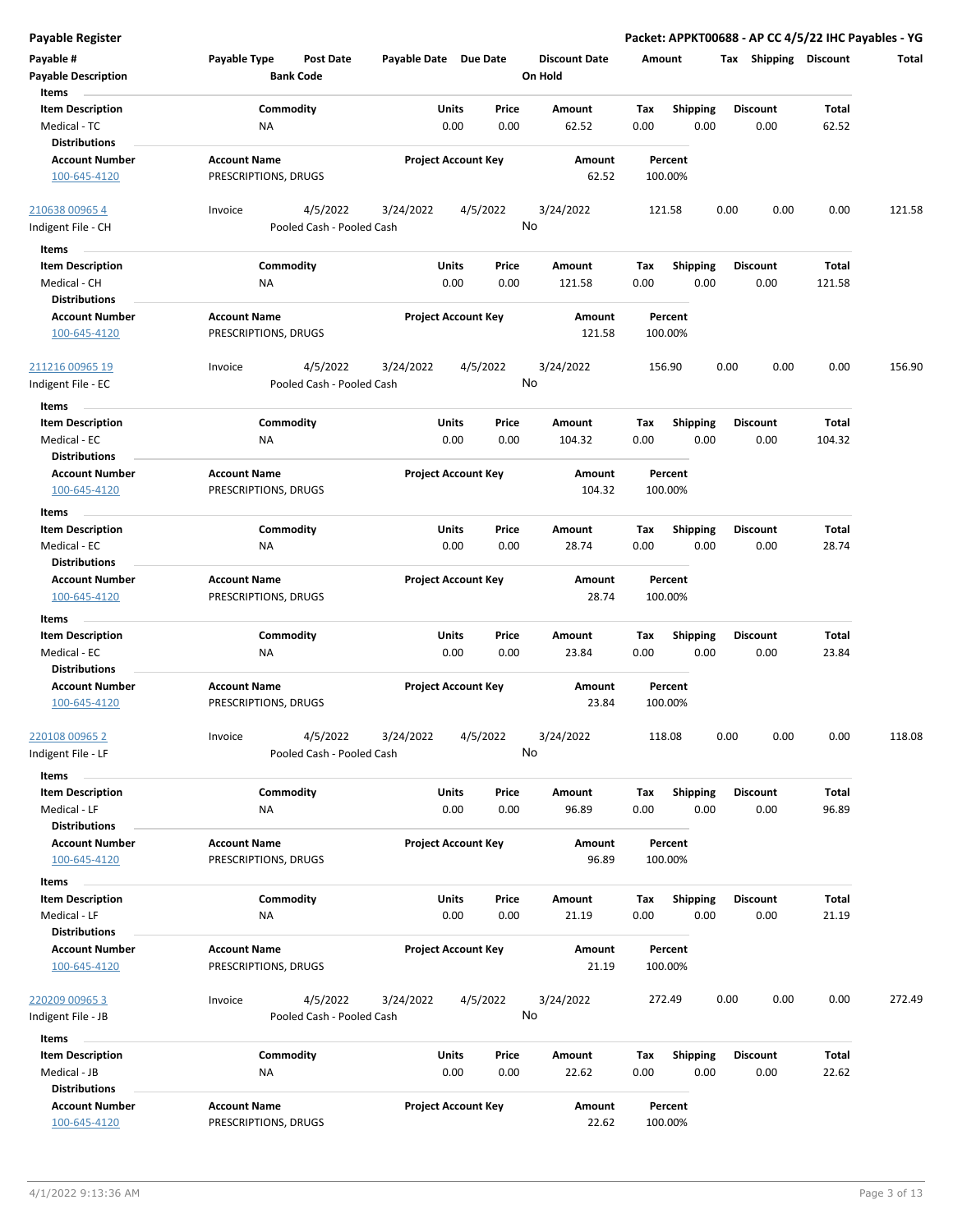| <b>Payable Register</b>                                         |                                                      |                            |                |                                 | Packet: APPKT00688 - AP CC 4/5/22 IHC Payables - YG |                         |                 |        |
|-----------------------------------------------------------------|------------------------------------------------------|----------------------------|----------------|---------------------------------|-----------------------------------------------------|-------------------------|-----------------|--------|
| Payable #<br><b>Payable Description</b>                         | Payable Type<br><b>Post Date</b><br><b>Bank Code</b> | Payable Date Due Date      |                | <b>Discount Date</b><br>On Hold | Amount                                              | Tax Shipping Discount   |                 | Total  |
| Items                                                           |                                                      |                            |                |                                 |                                                     |                         |                 |        |
| <b>Item Description</b><br>Medical - JB<br><b>Distributions</b> | Commodity<br>NA                                      | Units<br>0.00              | Price<br>0.00  | Amount<br>249.87                | Tax<br><b>Shipping</b><br>0.00<br>0.00              | <b>Discount</b><br>0.00 | Total<br>249.87 |        |
| <b>Account Number</b>                                           | <b>Account Name</b>                                  | <b>Project Account Key</b> |                | Amount                          | Percent                                             |                         |                 |        |
| 100-645-4120                                                    | PRESCRIPTIONS, DRUGS                                 |                            |                | 249.87                          | 100.00%                                             |                         |                 |        |
| 220901 00965 8                                                  | 4/5/2022<br>Invoice                                  | 3/24/2022                  | 4/5/2022       | 3/24/2022                       | 62.20                                               | 0.00<br>0.00            | 0.00            | 62.20  |
| Indigent File - TM                                              | Pooled Cash - Pooled Cash                            |                            | No             |                                 |                                                     |                         |                 |        |
| Items                                                           |                                                      |                            |                |                                 |                                                     |                         |                 |        |
| <b>Item Description</b>                                         | Commodity                                            | Units                      | Price          | Amount                          | <b>Shipping</b><br>Tax                              | <b>Discount</b>         | Total           |        |
| Medical - TM<br><b>Distributions</b>                            | ΝA                                                   | 0.00                       | 0.00           | 21.94                           | 0.00<br>0.00                                        | 0.00                    | 21.94           |        |
| <b>Account Number</b>                                           | <b>Account Name</b>                                  | <b>Project Account Key</b> |                | Amount                          | Percent                                             |                         |                 |        |
| 100-645-4120                                                    | PRESCRIPTIONS, DRUGS                                 |                            |                | 21.94                           | 100.00%                                             |                         |                 |        |
| Items                                                           |                                                      |                            |                |                                 |                                                     |                         |                 |        |
| <b>Item Description</b>                                         | Commodity                                            | Units                      | Price          | Amount                          | Tax<br><b>Shipping</b>                              | <b>Discount</b>         | Total           |        |
| Medical - TM<br><b>Distributions</b>                            | ΝA                                                   | 0.00                       | 0.00           | 40.26                           | 0.00<br>0.00                                        | 0.00                    | 40.26           |        |
| <b>Account Number</b><br>100-645-4120                           | <b>Account Name</b><br>PRESCRIPTIONS, DRUGS          | <b>Project Account Key</b> |                | Amount<br>40.26                 | Percent<br>100.00%                                  |                         |                 |        |
| 221102 00965 1<br>Indigent File - AM                            | 4/5/2022<br>Invoice<br>Pooled Cash - Pooled Cash     | 3/24/2022                  | 4/5/2022<br>No | 3/24/2022                       | 219.00                                              | 0.00<br>0.00            | 0.00            | 219.00 |
| Items                                                           |                                                      |                            |                |                                 |                                                     |                         |                 |        |
| <b>Item Description</b>                                         | Commodity                                            | Units                      | Price          | Amount                          | Tax<br><b>Shipping</b>                              | <b>Discount</b>         | Total           |        |
| Medical - AM<br><b>Distributions</b>                            | NA                                                   | 0.00                       | 0.00           | 107.02                          | 0.00<br>0.00                                        | 0.00                    | 107.02          |        |
| <b>Account Number</b><br>100-645-4120                           | <b>Account Name</b><br>PRESCRIPTIONS, DRUGS          | <b>Project Account Key</b> |                | Amount<br>107.02                | Percent<br>100.00%                                  |                         |                 |        |
| Items                                                           |                                                      |                            |                |                                 |                                                     |                         |                 |        |
| <b>Item Description</b>                                         | Commodity                                            | Units                      | Price          | Amount                          | Tax<br><b>Shipping</b>                              | <b>Discount</b>         | Total           |        |
| Medical - AM<br><b>Distributions</b>                            | NA                                                   | 0.00                       | 0.00           | 104.20                          | 0.00<br>0.00                                        | 0.00                    | 104.20          |        |
| <b>Account Number</b><br>100-645-4120                           | <b>Account Name</b><br>PRESCRIPTIONS, DRUGS          | <b>Project Account Key</b> |                | Amount<br>104.20                | Percent<br>100.00%                                  |                         |                 |        |
| ltems                                                           |                                                      |                            |                |                                 |                                                     |                         |                 |        |
| <b>Item Description</b><br>Medical - AM                         | Commodity<br>NA                                      | Units<br>0.00              | Price<br>0.00  | Amount<br>7.78                  | Shipping<br>Tax<br>0.00<br>0.00                     | <b>Discount</b><br>0.00 | Total<br>7.78   |        |
| <b>Distributions</b><br><b>Account Number</b><br>100-645-4120   | <b>Account Name</b><br>PRESCRIPTIONS, DRUGS          | <b>Project Account Key</b> |                | Amount<br>7.78                  | Percent<br>100.00%                                  |                         |                 |        |
| 221103 00965 6<br>Indigent File - AR                            | 4/5/2022<br>Invoice<br>Pooled Cash - Pooled Cash     | 3/24/2022                  | 4/5/2022<br>No | 3/24/2022                       | 121.00                                              | 0.00<br>0.00            | 0.00            | 121.00 |
| Items                                                           |                                                      |                            |                |                                 |                                                     |                         |                 |        |
| <b>Item Description</b>                                         | Commodity                                            | Units                      | Price          | Amount                          | <b>Shipping</b><br>Tax                              | <b>Discount</b>         | Total           |        |
| Medical - AR<br><b>Distributions</b>                            | NA                                                   | 0.00                       | 0.00           | 17.95                           | 0.00<br>0.00                                        | 0.00                    | 17.95           |        |
| <b>Account Number</b><br>100-645-4120                           | <b>Account Name</b><br>PRESCRIPTIONS, DRUGS          | <b>Project Account Key</b> |                | Amount<br>17.95                 | Percent<br>100.00%                                  |                         |                 |        |
| Items                                                           |                                                      |                            |                |                                 |                                                     |                         |                 |        |
| <b>Item Description</b>                                         | Commodity                                            | Units                      | Price          | Amount                          | Tax<br><b>Shipping</b>                              | <b>Discount</b>         | <b>Total</b>    |        |
| Medical - AR                                                    | NA                                                   | 0.00                       | 0.00           | 103.05                          | 0.00<br>0.00                                        | 0.00                    | 103.05          |        |
| <b>Distributions</b>                                            |                                                      |                            |                |                                 |                                                     |                         |                 |        |
| <b>Account Number</b><br>100-645-4120                           | <b>Account Name</b><br>PRESCRIPTIONS, DRUGS          | <b>Project Account Key</b> |                | Amount<br>103.05                | Percent<br>100.00%                                  |                         |                 |        |
| 221104 00965 6<br>Indigent File - JN                            | Invoice<br>4/5/2022<br>Pooled Cash - Pooled Cash     | 3/24/2022                  | 4/5/2022<br>No | 3/24/2022                       | 163.26                                              | 0.00<br>0.00            | 0.00            | 163.26 |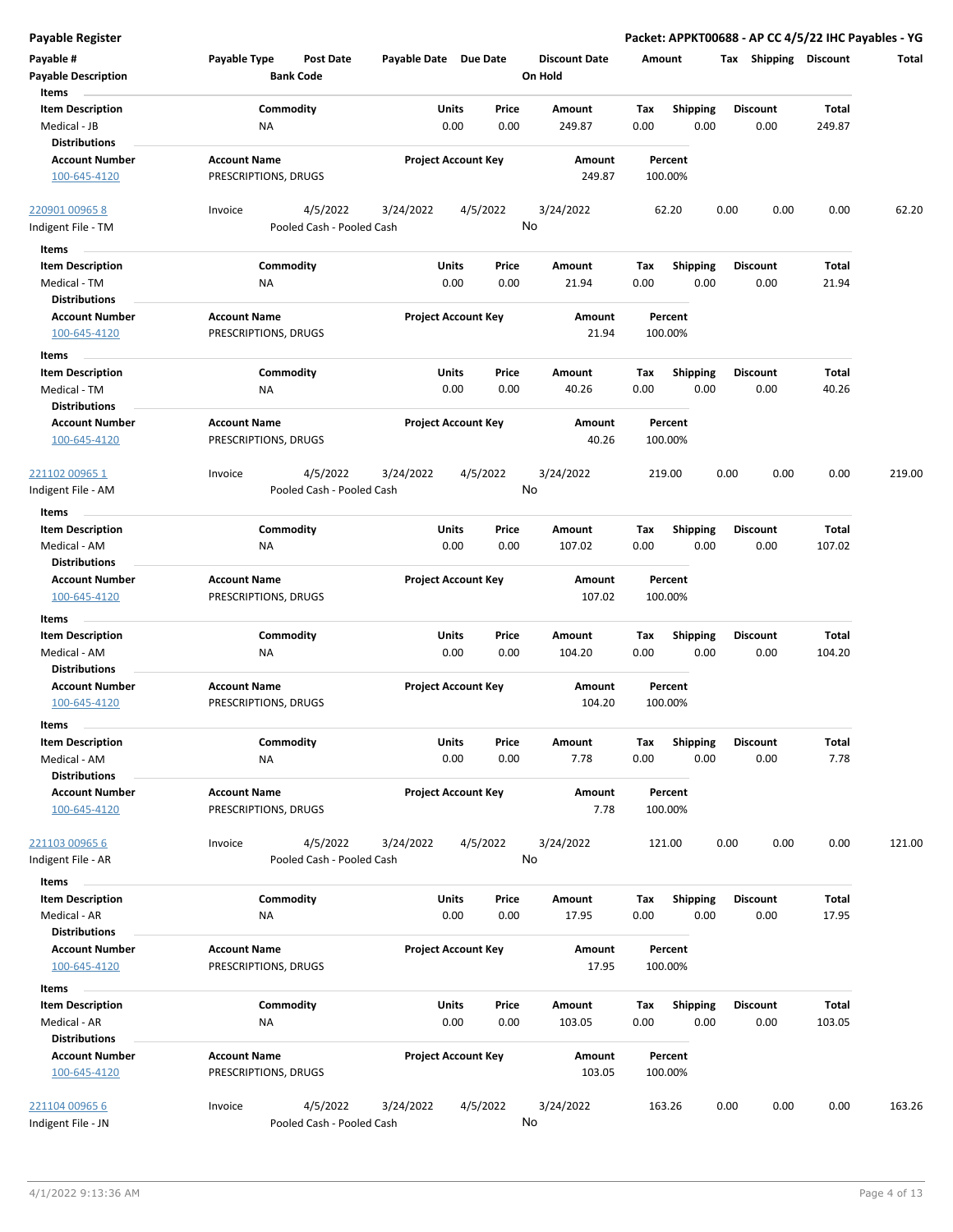**Payable Register Packet: APPKT00688 - AP CC 4/5/22 IHC Payables - YG**

| Payable #<br><b>Payable Description</b>                       | Payable Type                                | Post Date<br><b>Bank Code</b> | Payable Date Due Date |                            | <b>Discount Date</b><br>On Hold |      | Amount             | Shipping<br>Tax | <b>Discount</b> | Total  |
|---------------------------------------------------------------|---------------------------------------------|-------------------------------|-----------------------|----------------------------|---------------------------------|------|--------------------|-----------------|-----------------|--------|
| Items                                                         |                                             |                               |                       |                            |                                 |      |                    |                 |                 |        |
| <b>Item Description</b>                                       | Commodity                                   |                               | Units                 | Price                      | Amount                          | Tax  | <b>Shipping</b>    | <b>Discount</b> | Total           |        |
| Medical - JN                                                  | <b>NA</b>                                   |                               |                       | 0.00<br>0.00               | 104.32                          | 0.00 | 0.00               | 0.00            | 104.32          |        |
| <b>Distributions</b><br><b>Account Number</b><br>100-645-4120 | <b>Account Name</b><br>PRESCRIPTIONS, DRUGS |                               |                       | <b>Project Account Key</b> | Amount<br>104.32                |      | Percent<br>100.00% |                 |                 |        |
|                                                               |                                             |                               |                       |                            |                                 |      |                    |                 |                 |        |
| Items<br><b>Item Description</b>                              | Commodity                                   |                               |                       | Units<br>Price             | Amount                          | Тах  | <b>Shipping</b>    | <b>Discount</b> | Total           |        |
| Medical - JN                                                  | ΝA                                          |                               |                       | 0.00<br>0.00               | 26.34                           | 0.00 | 0.00               | 0.00            | 26.34           |        |
| <b>Distributions</b>                                          |                                             |                               |                       |                            |                                 |      |                    |                 |                 |        |
| <b>Account Number</b>                                         | <b>Account Name</b>                         |                               |                       | <b>Project Account Key</b> | Amount                          |      | Percent            |                 |                 |        |
| 100-645-4120                                                  | PRESCRIPTIONS, DRUGS                        |                               |                       |                            | 26.34                           |      | 100.00%            |                 |                 |        |
| Items                                                         |                                             |                               |                       |                            |                                 |      |                    |                 |                 |        |
| <b>Item Description</b>                                       | Commodity                                   |                               |                       | Units<br>Price             | Amount                          | Tax  | <b>Shipping</b>    | <b>Discount</b> | Total           |        |
| Medical - JN                                                  | ΝA                                          |                               |                       | 0.00<br>0.00               | 32.60                           | 0.00 | 0.00               | 0.00            | 32.60           |        |
| <b>Distributions</b><br><b>Account Number</b><br>100-645-4120 | <b>Account Name</b><br>PRESCRIPTIONS, DRUGS |                               |                       | <b>Project Account Key</b> | Amount<br>32.60                 |      | Percent<br>100.00% |                 |                 |        |
| <u>221206 00965 1</u>                                         | Invoice                                     | 4/5/2022                      | 3/24/2022             | 4/5/2022                   | 3/24/2022                       |      | 288.62             | 0.00<br>0.00    | 0.00            | 288.62 |
| Indigent File - PW                                            |                                             | Pooled Cash - Pooled Cash     |                       |                            | No                              |      |                    |                 |                 |        |
| Items                                                         |                                             |                               |                       |                            |                                 |      |                    |                 |                 |        |
| <b>Item Description</b>                                       | Commodity                                   |                               |                       | Units<br>Price             | Amount                          | Tax  | <b>Shipping</b>    | <b>Discount</b> | Total           |        |
| Medical - PW                                                  | NA                                          |                               |                       | 0.00<br>0.00               | 144.31                          | 0.00 | 0.00               | 0.00            | 144.31          |        |
| <b>Distributions</b>                                          |                                             |                               |                       |                            |                                 |      |                    |                 |                 |        |
| <b>Account Number</b>                                         | <b>Account Name</b>                         |                               |                       | <b>Project Account Key</b> | Amount                          |      | Percent            |                 |                 |        |
| 100-645-4120                                                  | PRESCRIPTIONS, DRUGS                        |                               |                       |                            | 144.31                          |      | 100.00%            |                 |                 |        |
| Items                                                         |                                             |                               |                       |                            |                                 |      |                    |                 |                 |        |
| <b>Item Description</b>                                       | Commodity                                   |                               |                       | Units<br>Price             | Amount                          | Tax  | <b>Shipping</b>    | <b>Discount</b> | Total           |        |
| Medical - PW<br>Distributions                                 | <b>NA</b>                                   |                               |                       | 0.00<br>0.00               | 144.31                          | 0.00 | 0.00               | 0.00            | 144.31          |        |
| <b>Account Number</b>                                         | <b>Account Name</b>                         |                               |                       | <b>Project Account Key</b> | Amount                          |      | Percent            |                 |                 |        |
| 100-645-4120                                                  | PRESCRIPTIONS, DRUGS                        |                               |                       |                            | 144.31                          |      | 100.00%            |                 |                 |        |
| 930026 00965 97                                               | Invoice                                     | 4/5/2022                      | 3/24/2022             | 4/5/2022                   | 3/24/2022                       |      | 188.83             | 0.00<br>0.00    | 0.00            | 188.83 |
| Indigent File - MR                                            |                                             | Pooled Cash - Pooled Cash     |                       |                            | No                              |      |                    |                 |                 |        |
| Items                                                         |                                             |                               |                       |                            |                                 |      |                    |                 |                 |        |
| <b>Item Description</b>                                       | Commodity                                   |                               |                       | Units<br>Price             | Amount                          | Tax  | Shipping           | <b>Discount</b> | Total           |        |
| Medical - MR                                                  | NA                                          |                               |                       | 0.00<br>0.00               | 72.52                           | 0.00 | 0.00               | 0.00            | 72.52           |        |
| <b>Distributions</b><br><b>Account Number</b>                 | <b>Account Name</b>                         |                               |                       |                            |                                 |      | Percent            |                 |                 |        |
| 100-645-4120                                                  | PRESCRIPTIONS, DRUGS                        |                               |                       | <b>Project Account Key</b> | Amount<br>72.52                 |      | 100.00%            |                 |                 |        |
| Items                                                         |                                             |                               |                       |                            |                                 |      |                    |                 |                 |        |
| <b>Item Description</b>                                       |                                             | Commodity                     |                       | Units<br>Price             | Amount                          | Тах  | Shipping           | <b>Discount</b> | Total           |        |
| Medical - MR                                                  | ΝA                                          |                               |                       | 0.00<br>0.00               | 57.61                           | 0.00 | 0.00               | 0.00            | 57.61           |        |
| <b>Distributions</b>                                          |                                             |                               |                       |                            |                                 |      |                    |                 |                 |        |
| <b>Account Number</b>                                         | <b>Account Name</b>                         |                               |                       | <b>Project Account Key</b> | Amount                          |      | Percent            |                 |                 |        |
| 100-645-4120                                                  | PRESCRIPTIONS, DRUGS                        |                               |                       |                            | 57.61                           |      | 100.00%            |                 |                 |        |
| Items                                                         |                                             |                               |                       |                            |                                 |      |                    |                 |                 |        |
| Item Description                                              | Commodity                                   |                               |                       | Units<br>Price             | Amount                          | Tax  | <b>Shipping</b>    | <b>Discount</b> | Total           |        |
| Medical - MR                                                  | NA                                          |                               |                       | 0.00<br>0.00               | 19.55                           | 0.00 | 0.00               | 0.00            | 19.55           |        |
| <b>Distributions</b><br><b>Account Number</b>                 | <b>Account Name</b>                         |                               |                       | <b>Project Account Key</b> | Amount                          |      | Percent            |                 |                 |        |
| 100-645-4120                                                  | PRESCRIPTIONS, DRUGS                        |                               |                       |                            | 19.55                           |      | 100.00%            |                 |                 |        |
| Items                                                         |                                             |                               |                       |                            |                                 |      |                    |                 |                 |        |
| <b>Item Description</b>                                       | Commodity                                   |                               |                       | Units<br>Price             | Amount                          | Tax  | <b>Shipping</b>    | <b>Discount</b> | Total           |        |
| Medical - MR                                                  | NA                                          |                               |                       | 0.00<br>0.00               | 9.33                            | 0.00 | 0.00               | 0.00            | 9.33            |        |
| <b>Distributions</b>                                          |                                             |                               |                       |                            |                                 |      |                    |                 |                 |        |
| <b>Account Number</b>                                         | <b>Account Name</b>                         |                               |                       | <b>Project Account Key</b> | Amount                          |      | Percent            |                 |                 |        |
| 100-645-4090                                                  | <b>DIABETIC SUPPLIES</b>                    |                               |                       |                            | 9.33                            |      | 100.00%            |                 |                 |        |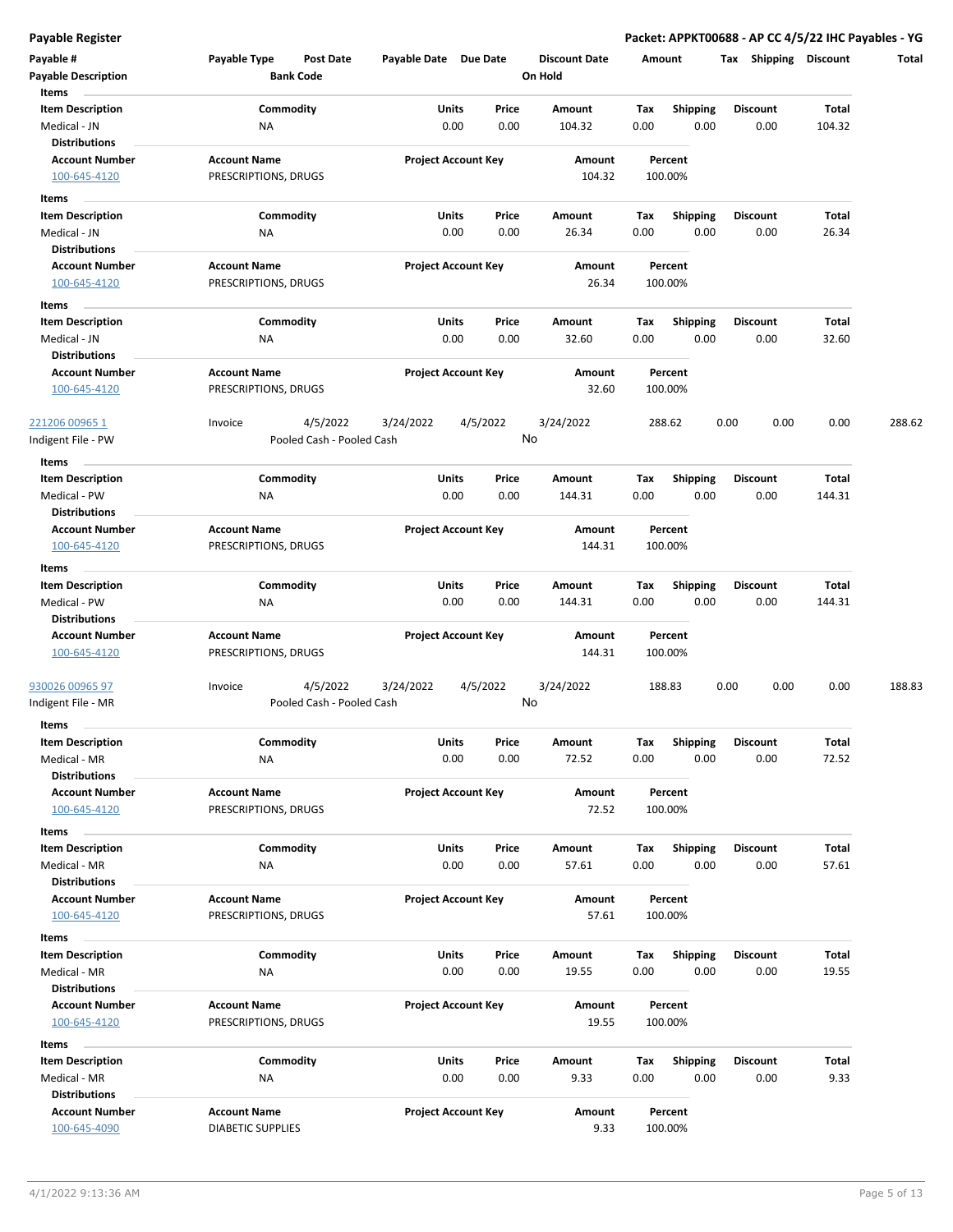| Payable Register                                                |                                                                   |                       |                                |                                 | Packet: APPKT00688 - AP CC 4/5/22 IHC Payables - YG |                         |                      |        |
|-----------------------------------------------------------------|-------------------------------------------------------------------|-----------------------|--------------------------------|---------------------------------|-----------------------------------------------------|-------------------------|----------------------|--------|
| Payable #<br><b>Payable Description</b>                         | Payable Type<br><b>Post Date</b><br><b>Bank Code</b>              | Payable Date Due Date |                                | <b>Discount Date</b><br>On Hold | Amount                                              | Tax Shipping Discount   |                      | Total  |
| Items                                                           |                                                                   |                       |                                |                                 |                                                     |                         |                      |        |
| <b>Item Description</b>                                         | Commodity                                                         |                       | Units<br>Price                 | Amount                          | Tax<br><b>Shipping</b>                              | <b>Discount</b>         | Total                |        |
| Medical - MR<br><b>Distributions</b>                            | ΝA                                                                |                       | 0.00<br>0.00                   | 29.82                           | 0.00<br>0.00                                        | 0.00                    | 29.82                |        |
| <b>Account Number</b>                                           | <b>Account Name</b>                                               |                       | <b>Project Account Key</b>     | Amount                          | Percent                                             |                         |                      |        |
| 100-645-4090                                                    | <b>DIABETIC SUPPLIES</b>                                          |                       |                                | 29.82                           | 100.00%                                             |                         |                      |        |
| Vendor: 00980 - GRAYSON MEDICAL CONSULTANT                      |                                                                   |                       |                                |                                 |                                                     |                         | <b>Vendor Total:</b> | 101.00 |
| SO35884 00980 1<br>Indigent File - DT                           | 4/5/2022<br>Invoice<br>Pooled Cash - Pooled Cash                  | 3/24/2022             | 4/5/2022                       | 3/24/2022<br>No                 | 101.00                                              | 0.00<br>0.00            | 0.00                 | 101.00 |
| Items                                                           |                                                                   |                       |                                |                                 |                                                     |                         |                      |        |
| <b>Item Description</b>                                         | Commodity                                                         |                       | Units<br>Price                 | Amount                          | Tax<br><b>Shipping</b>                              | <b>Discount</b>         | Total                |        |
| Medical - DT                                                    | ΝA                                                                |                       | 0.00<br>0.00                   | 101.00                          | 0.00<br>0.00                                        | 0.00                    | 101.00               |        |
| <b>Distributions</b>                                            |                                                                   |                       |                                |                                 |                                                     |                         |                      |        |
| <b>Account Number</b><br>100-565-4050                           | <b>Account Name</b><br>PRISONER MEDICAL                           |                       | <b>Project Account Key</b>     | Amount<br>101.00                | Percent<br>100.00%                                  |                         |                      |        |
| Vendor: 01194 - HEART CLINIC OF PARIS                           |                                                                   |                       |                                |                                 |                                                     |                         | <b>Vendor Total:</b> | 33.95  |
| 221103 01194 3                                                  | 4/5/2022<br>Invoice                                               | 3/24/2022             | 4/5/2022                       | 3/24/2022                       | 33.95                                               | 0.00<br>0.00            | 0.00                 | 33.95  |
| Indigent File - AR<br>Items                                     | Pooled Cash - Pooled Cash                                         |                       |                                | No                              |                                                     |                         |                      |        |
| <b>Item Description</b>                                         | Commodity                                                         | Units                 | Price                          | Amount                          | Tax<br><b>Shipping</b>                              | <b>Discount</b>         | Total                |        |
| Medical - AR                                                    | ΝA                                                                |                       | 0.00<br>0.00                   | 33.95                           | 0.00<br>0.00                                        | 0.00                    | 33.95                |        |
| <b>Distributions</b>                                            |                                                                   |                       |                                |                                 |                                                     |                         |                      |        |
| <b>Account Number</b>                                           | <b>Account Name</b>                                               |                       | <b>Project Account Key</b>     | Amount                          | Percent                                             |                         |                      |        |
| 100-645-4110                                                    | PHYSICIAN, NON-EMERGENCY                                          |                       |                                | 33.95                           | 100.00%                                             |                         |                      |        |
|                                                                 | <b>Vendor: 01107 - HUNT REGIONAL MEDICAL CENTER</b>               |                       |                                |                                 |                                                     |                         | <b>Vendor Total:</b> | 324.72 |
| 221102 01107 1                                                  | 4/5/2022<br>Invoice                                               | 3/24/2022             | 4/5/2022                       | 3/24/2022                       | 324.72                                              | 0.00<br>0.00            | 0.00                 | 324.72 |
| Indigent File - AM                                              | Pooled Cash - Pooled Cash                                         |                       |                                | No                              |                                                     |                         |                      |        |
| Items                                                           |                                                                   |                       |                                |                                 |                                                     |                         |                      |        |
| <b>Item Description</b>                                         | Commodity                                                         |                       | Units<br>Price                 | Amount                          | Tax<br><b>Shipping</b>                              | <b>Discount</b>         | Total                |        |
| Medical - AM                                                    | ΝA                                                                |                       | 0.00<br>0.00                   | 324.72                          | 0.00<br>0.00                                        | 0.00                    | 324.72               |        |
| <b>Distributions</b>                                            |                                                                   |                       |                                |                                 |                                                     |                         |                      |        |
| <b>Account Number</b>                                           | <b>Account Name</b>                                               |                       | <b>Project Account Key</b>     | Amount                          | Percent                                             |                         |                      |        |
| 100-645-4140                                                    | HOSPITAL, OUTPATIENT                                              |                       |                                | 324.72                          | 100.00%                                             |                         |                      |        |
|                                                                 | <b>Vendor:</b> 01254 - Hunt Regional Medical Partners Specialists |                       |                                |                                 |                                                     |                         | <b>Vendor Total:</b> | 247.03 |
| 170305 01254 6<br>Indigent File - JM                            | Invoice<br>4/5/2022<br>Pooled Cash - Pooled Cash                  | 3/24/2022             | 4/5/2022                       | 3/24/2022<br>No                 | 47.68                                               | 0.00<br>0.00            | 0.00                 | 47.68  |
| Items                                                           |                                                                   |                       |                                |                                 |                                                     |                         |                      |        |
| <b>Item Description</b><br>Medical - JM<br><b>Distributions</b> | Commodity<br>NA                                                   |                       | Units<br>Price<br>0.00<br>0.00 | Amount<br>47.68                 | Tax<br><b>Shipping</b><br>0.00<br>0.00              | <b>Discount</b><br>0.00 | Total<br>47.68       |        |
| <b>Account Number</b>                                           | <b>Account Name</b>                                               |                       | <b>Project Account Key</b>     | Amount                          | Percent                                             |                         |                      |        |
| 100-645-4110                                                    | PHYSICIAN, NON-EMERGENCY                                          |                       |                                | 47.68                           | 100.00%                                             |                         |                      |        |
| 221102 01254 1                                                  | 4/5/2022<br>Invoice                                               | 3/24/2022             | 4/5/2022                       | 3/24/2022                       | 81.24                                               | 0.00<br>0.00            | 0.00                 | 81.24  |
| Indigent File - AM                                              | Pooled Cash - Pooled Cash                                         |                       |                                | No                              |                                                     |                         |                      |        |
| Items                                                           |                                                                   |                       |                                |                                 |                                                     |                         |                      |        |
| <b>Item Description</b><br>Medical - AM                         | Commodity<br>NA                                                   |                       | Units<br>Price<br>0.00<br>0.00 | Amount<br>81.24                 | <b>Shipping</b><br>Tax<br>0.00<br>0.00              | <b>Discount</b><br>0.00 | Total<br>81.24       |        |
| <b>Distributions</b>                                            |                                                                   |                       |                                |                                 |                                                     |                         |                      |        |
| <b>Account Number</b><br>100-645-4110                           | <b>Account Name</b><br>PHYSICIAN, NON-EMERGENCY                   |                       | <b>Project Account Key</b>     | Amount<br>81.24                 | Percent<br>100.00%                                  |                         |                      |        |
| 221206 01254 1<br>Indigent File - PW                            | 4/5/2022<br>Invoice<br>Pooled Cash - Pooled Cash                  | 3/24/2022             | 4/5/2022                       | 3/24/2022<br>No                 | 81.24                                               | 0.00<br>0.00            | 0.00                 | 81.24  |
|                                                                 |                                                                   |                       |                                |                                 |                                                     |                         |                      |        |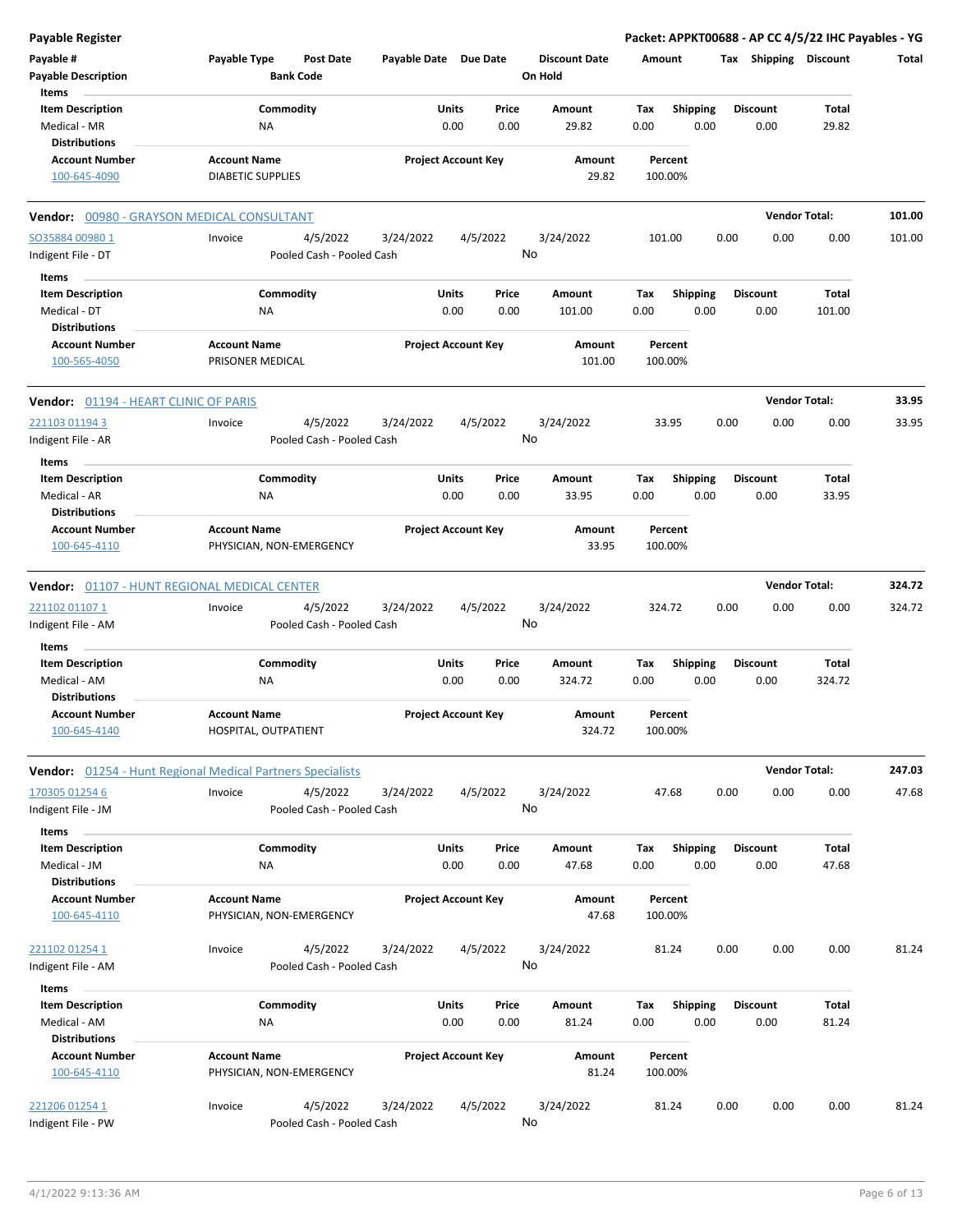| <b>Payable Register</b>                                         |                                                             |                            |               |                                 | Packet: APPKT00688 - AP CC 4/5/22 IHC Payables - YG |      |                         |                      |        |
|-----------------------------------------------------------------|-------------------------------------------------------------|----------------------------|---------------|---------------------------------|-----------------------------------------------------|------|-------------------------|----------------------|--------|
| Payable #<br><b>Payable Description</b>                         | Payable Type<br>Post Date<br><b>Bank Code</b>               | Payable Date Due Date      |               | <b>Discount Date</b><br>On Hold | Amount                                              |      | Tax Shipping Discount   |                      | Total  |
| Items                                                           |                                                             |                            |               |                                 |                                                     |      |                         |                      |        |
| <b>Item Description</b><br>Medical - PW                         | Commodity<br>ΝA                                             | Units<br>0.00              | Price<br>0.00 | Amount<br>81.24                 | Tax<br><b>Shipping</b><br>0.00                      | 0.00 | <b>Discount</b><br>0.00 | Total<br>81.24       |        |
| <b>Distributions</b>                                            |                                                             |                            |               |                                 |                                                     |      |                         |                      |        |
| <b>Account Number</b><br>100-645-4110                           | <b>Account Name</b><br>PHYSICIAN, NON-EMERGENCY             | <b>Project Account Key</b> |               | Amount<br>81.24                 | Percent<br>100.00%                                  |      |                         |                      |        |
| 221207 01254 3<br>Indigent File - VS                            | 4/5/2022<br>Invoice<br>Pooled Cash - Pooled Cash            | 3/24/2022                  | 4/5/2022      | 3/24/2022<br>No                 | 36.87                                               | 0.00 | 0.00                    | 0.00                 | 36.87  |
|                                                                 |                                                             |                            |               |                                 |                                                     |      |                         |                      |        |
| Items                                                           |                                                             |                            |               |                                 |                                                     |      |                         |                      |        |
| <b>Item Description</b><br>Medical - VS<br><b>Distributions</b> | Commodity<br>ΝA                                             | Units<br>0.00              | Price<br>0.00 | Amount<br>33.95                 | Tax<br><b>Shipping</b><br>0.00                      | 0.00 | Discount<br>0.00        | Total<br>33.95       |        |
| <b>Account Number</b>                                           | <b>Account Name</b>                                         | <b>Project Account Key</b> |               | Amount                          | Percent                                             |      |                         |                      |        |
| 100-645-4110                                                    | PHYSICIAN, NON-EMERGENCY                                    |                            |               | 33.95                           | 100.00%                                             |      |                         |                      |        |
| Items                                                           |                                                             |                            |               |                                 |                                                     |      |                         |                      |        |
| <b>Item Description</b><br>Medical - VS<br><b>Distributions</b> | Commodity<br>ΝA                                             | Units<br>0.00              | Price<br>0.00 | Amount<br>2.92                  | Tax<br><b>Shipping</b><br>0.00                      | 0.00 | <b>Discount</b><br>0.00 | Total<br>2.92        |        |
| <b>Account Number</b>                                           | <b>Account Name</b>                                         | <b>Project Account Key</b> |               | Amount                          | Percent                                             |      |                         |                      |        |
| 100-645-4110                                                    | PHYSICIAN, NON-EMERGENCY                                    |                            |               | 2.92                            | 100.00%                                             |      |                         |                      |        |
| Vendor: 00510 - LABORATORY CORP. OF AMERICA                     |                                                             |                            |               |                                 |                                                     |      |                         | <b>Vendor Total:</b> | 74.82  |
| 221103 00510 3                                                  | 4/5/2022<br>Invoice                                         | 3/24/2022                  | 4/5/2022      | 3/24/2022                       | 74.82                                               | 0.00 | 0.00                    | 0.00                 | 74.82  |
| Indigent File - AR<br>Items                                     | Pooled Cash - Pooled Cash                                   |                            |               | No                              |                                                     |      |                         |                      |        |
| <b>Item Description</b>                                         | Commodity                                                   | Units                      | Price         | Amount                          | Tax<br><b>Shipping</b>                              |      | Discount                | Total                |        |
| Medical - AR<br><b>Distributions</b>                            | ΝA                                                          | 0.00                       | 0.00          | 6.53                            | 0.00                                                | 0.00 | 0.00                    | 6.53                 |        |
| <b>Account Number</b><br>100-645-4150                           | <b>Account Name</b><br>LABORATORY/X-RAY                     | <b>Project Account Key</b> |               | Amount<br>6.53                  | Percent<br>100.00%                                  |      |                         |                      |        |
| Items                                                           | Commodity                                                   | Units                      | Price         | Amount                          | <b>Shipping</b><br>Tax                              |      | Discount                | Total                |        |
| <b>Item Description</b><br>Medical - AR                         | ΝA                                                          | 0.00                       | 0.00          | 8.87                            | 0.00                                                | 0.00 | 0.00                    | 8.87                 |        |
| <b>Distributions</b>                                            |                                                             |                            |               |                                 |                                                     |      |                         |                      |        |
| <b>Account Number</b><br>100-645-4150                           | <b>Account Name</b><br>LABORATORY/X-RAY                     | <b>Project Account Key</b> |               | Amount<br>8.87                  | Percent<br>100.00%                                  |      |                         |                      |        |
| Items                                                           |                                                             |                            |               |                                 |                                                     |      |                         |                      |        |
| <b>Item Description</b>                                         | Commodity                                                   | Units                      | Price         | Amount                          | Shipping<br>Tax                                     |      | Discount                | Total                |        |
| Medical - AR<br><b>Distributions</b>                            | ΝA                                                          | 0.00                       | 0.00          | 11.25                           | 0.00                                                | 0.00 | 0.00                    | 11.25                |        |
| <b>Account Number</b><br>100-645-4150                           | <b>Account Name</b><br>LABORATORY/X-RAY                     | <b>Project Account Key</b> |               | Amount<br>11.25                 | Percent<br>100.00%                                  |      |                         |                      |        |
| Items                                                           |                                                             |                            |               |                                 |                                                     |      |                         |                      |        |
| <b>Item Description</b><br>Medical - AR                         | Commodity<br>ΝA                                             | Units<br>0.00              | Price<br>0.00 | Amount<br>40.01                 | <b>Shipping</b><br>Tax<br>0.00                      | 0.00 | Discount<br>0.00        | Total<br>40.01       |        |
| <b>Distributions</b>                                            |                                                             |                            |               |                                 |                                                     |      |                         |                      |        |
| <b>Account Number</b>                                           | <b>Account Name</b>                                         | <b>Project Account Key</b> |               | Amount                          | Percent                                             |      |                         |                      |        |
| 100-645-4150                                                    | LABORATORY/X-RAY                                            |                            |               | 40.01                           | 100.00%                                             |      |                         |                      |        |
| Items                                                           |                                                             |                            |               |                                 |                                                     |      |                         |                      |        |
| <b>Item Description</b><br>Medical - AR                         | Commodity<br>NA                                             | Units<br>0.00              | Price<br>0.00 | Amount<br>8.16                  | Tax<br><b>Shipping</b><br>0.00                      | 0.00 | <b>Discount</b><br>0.00 | Total<br>8.16        |        |
| <b>Distributions</b><br><b>Account Number</b>                   | <b>Account Name</b>                                         | <b>Project Account Key</b> |               | Amount                          | Percent                                             |      |                         |                      |        |
| 100-645-4150                                                    | LABORATORY/X-RAY                                            |                            |               | 8.16                            | 100.00%                                             |      |                         |                      |        |
|                                                                 | <b>Vendor:</b> 01231 - North Texas Comprehensive Cardiology |                            |               |                                 |                                                     |      |                         | <b>Vendor Total:</b> | 239.24 |
| 210120 01231 2                                                  | Invoice<br>4/5/2022                                         | 3/24/2022                  | 4/5/2022      | 3/24/2022                       | 156.11                                              | 0.00 | 0.00                    | 0.00                 | 156.11 |
| Indigent File - RM                                              | Pooled Cash - Pooled Cash                                   |                            |               | No                              |                                                     |      |                         |                      |        |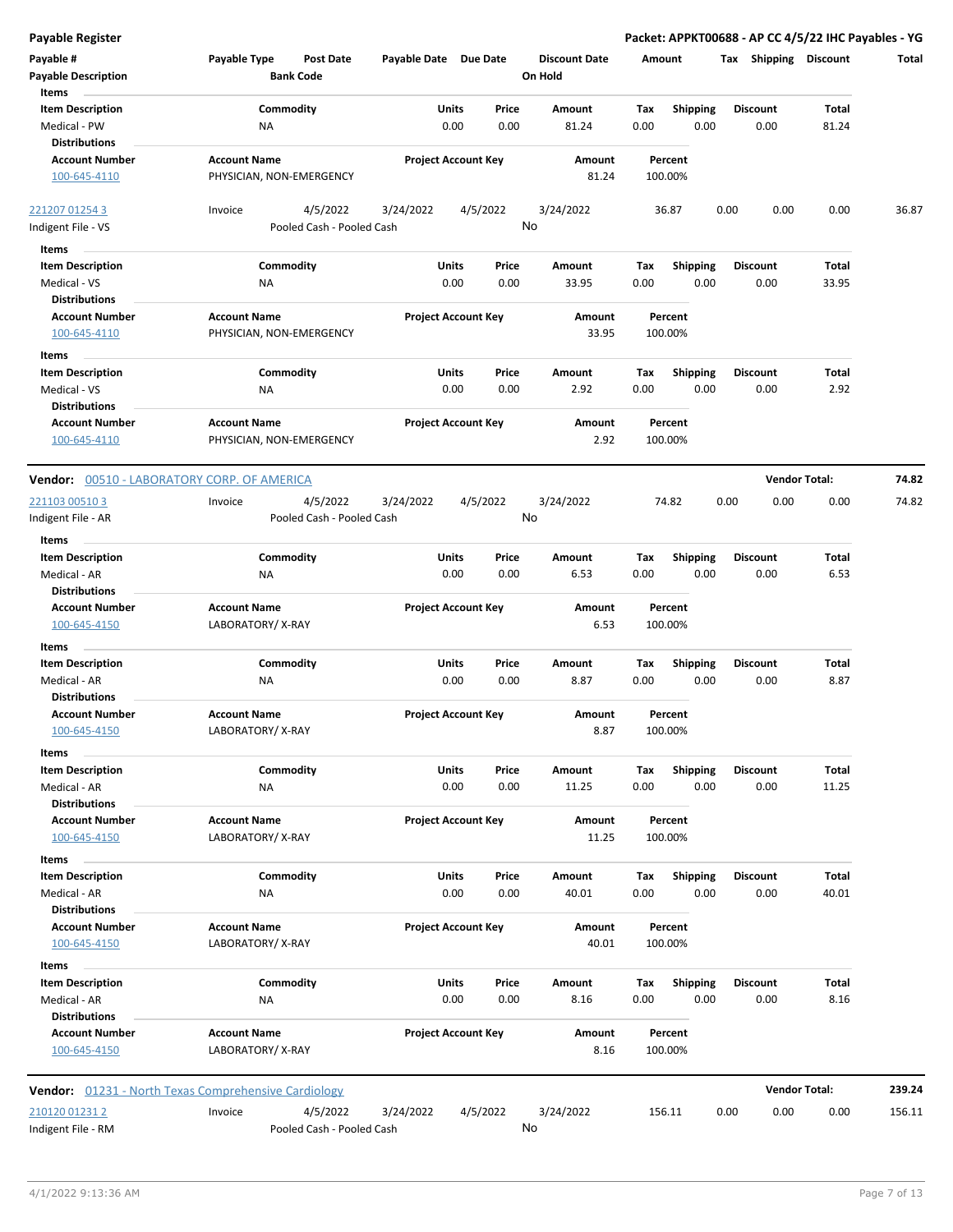| <b>Payable Register</b>                         |                                             |                           |                            |       |          |                      |        |                    |      |                       | Packet: APPKT00688 - AP CC 4/5/22 IHC Payables - YG |          |
|-------------------------------------------------|---------------------------------------------|---------------------------|----------------------------|-------|----------|----------------------|--------|--------------------|------|-----------------------|-----------------------------------------------------|----------|
| Payable #                                       | Payable Type                                | <b>Post Date</b>          | Payable Date Due Date      |       |          | <b>Discount Date</b> | Amount |                    |      | Tax Shipping Discount |                                                     | Total    |
| <b>Payable Description</b>                      |                                             | <b>Bank Code</b>          |                            |       |          | On Hold              |        |                    |      |                       |                                                     |          |
| Items                                           |                                             |                           |                            |       |          |                      |        |                    |      |                       |                                                     |          |
| <b>Item Description</b>                         | Commodity                                   |                           |                            | Units | Price    | Amount               | Tax    | Shipping           |      | <b>Discount</b>       | Total                                               |          |
| Medical - RM                                    | NA                                          |                           |                            | 0.00  | 0.00     | 156.11               | 0.00   | 0.00               |      | 0.00                  | 156.11                                              |          |
| <b>Distributions</b>                            |                                             |                           |                            |       |          |                      |        |                    |      |                       |                                                     |          |
| <b>Account Number</b>                           | <b>Account Name</b>                         |                           | <b>Project Account Key</b> |       |          | Amount               |        | Percent            |      |                       |                                                     |          |
| 100-645-4110                                    | PHYSICIAN, NON-EMERGENCY                    |                           |                            |       |          | 156.11               |        | 100.00%            |      |                       |                                                     |          |
| 210324 01231 4                                  | Invoice                                     | 4/5/2022                  | 3/24/2022                  |       | 4/5/2022 | 3/24/2022            |        | 83.13              | 0.00 | 0.00                  | 0.00                                                | 83.13    |
| Indigent File - KB                              |                                             | Pooled Cash - Pooled Cash |                            |       |          | No                   |        |                    |      |                       |                                                     |          |
| Items                                           |                                             |                           |                            |       |          |                      |        |                    |      |                       |                                                     |          |
| <b>Item Description</b>                         | Commodity                                   |                           |                            | Units | Price    | Amount               | Tax    | <b>Shipping</b>    |      | <b>Discount</b>       | Total                                               |          |
| Medical - KB                                    | ΝA                                          |                           |                            | 0.00  | 0.00     | 83.13                | 0.00   | 0.00               |      | 0.00                  | 83.13                                               |          |
| <b>Distributions</b>                            |                                             |                           |                            |       |          |                      |        |                    |      |                       |                                                     |          |
| <b>Account Number</b>                           | <b>Account Name</b>                         |                           | <b>Project Account Key</b> |       |          | Amount               |        | Percent            |      |                       |                                                     |          |
| 100-645-4110                                    | PHYSICIAN, NON-EMERGENCY                    |                           |                            |       |          | 83.13                |        | 100.00%            |      |                       |                                                     |          |
| <b>Vendor: 01217 - SINGLETON ASSOCIATES PA</b>  |                                             |                           |                            |       |          |                      |        |                    |      |                       | <b>Vendor Total:</b>                                | 15.24    |
| 221103 01217 1                                  | Invoice                                     | 4/5/2022                  | 3/24/2022                  |       | 4/5/2022 | 3/24/2022            |        | 6.95               | 0.00 | 0.00                  | 0.00                                                | 6.95     |
| Indigent File - AR                              |                                             | Pooled Cash - Pooled Cash |                            |       |          | No                   |        |                    |      |                       |                                                     |          |
|                                                 |                                             |                           |                            |       |          |                      |        |                    |      |                       |                                                     |          |
| Items                                           |                                             |                           |                            |       |          |                      |        |                    |      |                       |                                                     |          |
| <b>Item Description</b>                         | Commodity                                   |                           |                            | Units | Price    | Amount               | Tax    | <b>Shipping</b>    |      | <b>Discount</b>       | Total                                               |          |
| Medical - AR                                    | ΝA                                          |                           |                            | 0.00  | 0.00     | 6.95                 | 0.00   | 0.00               |      | 0.00                  | 6.95                                                |          |
| <b>Distributions</b>                            |                                             |                           |                            |       |          |                      |        |                    |      |                       |                                                     |          |
| <b>Account Number</b>                           | <b>Account Name</b>                         |                           | <b>Project Account Key</b> |       |          | Amount               |        | Percent            |      |                       |                                                     |          |
| 100-645-4110                                    | PHYSICIAN, NON-EMERGENCY                    |                           |                            |       |          | 6.95                 |        | 100.00%            |      |                       |                                                     |          |
| 221104 01217 2                                  | Invoice                                     | 4/5/2022                  | 3/24/2022                  |       | 4/5/2022 | 3/24/2022            |        | 8.29               | 0.00 | 0.00                  | 0.00                                                | 8.29     |
| Indigent File - JN                              |                                             | Pooled Cash - Pooled Cash |                            |       |          | No                   |        |                    |      |                       |                                                     |          |
| Items                                           |                                             |                           |                            |       |          |                      |        |                    |      |                       |                                                     |          |
| <b>Item Description</b>                         | Commodity                                   |                           |                            | Units | Price    | Amount               | Tax    | <b>Shipping</b>    |      | <b>Discount</b>       | Total                                               |          |
| Medical - JN                                    | NA                                          |                           |                            | 0.00  | 0.00     | 8.29                 | 0.00   | 0.00               |      | 0.00                  | 8.29                                                |          |
| <b>Distributions</b>                            |                                             |                           |                            |       |          |                      |        |                    |      |                       |                                                     |          |
| <b>Account Number</b>                           | <b>Account Name</b>                         |                           | <b>Project Account Key</b> |       |          | Amount               |        | Percent            |      |                       |                                                     |          |
| 100-645-4110                                    | PHYSICIAN, NON-EMERGENCY                    |                           |                            |       |          | 8.29                 |        | 100.00%            |      |                       |                                                     |          |
| Vendor: 01168 - TEXOMACARE SPECIALTY PHYSICIANS |                                             |                           |                            |       |          |                      |        |                    |      |                       | <b>Vendor Total:</b>                                | 81.24    |
| SO07689 01168 1                                 | Invoice                                     | 4/5/2022                  | 3/24/2022                  |       | 4/5/2022 | 3/24/2022            |        | 81.24              | 0.00 | 0.00                  | 0.00                                                | 81.24    |
| Indigent File - DN                              |                                             | Pooled Cash - Pooled Cash |                            |       |          | No                   |        |                    |      |                       |                                                     |          |
| Items                                           |                                             |                           |                            |       |          |                      |        |                    |      |                       |                                                     |          |
| <b>Item Description</b>                         | Commodity                                   |                           |                            | Units | Price    | Amount               | Tax    | Shipping           |      | <b>Discount</b>       | Total                                               |          |
| Medical - DN                                    | NA                                          |                           |                            | 0.00  | 0.00     | 81.24                | 0.00   | 0.00               |      | 0.00                  | 81.24                                               |          |
| <b>Distributions</b>                            |                                             |                           |                            |       |          |                      |        |                    |      |                       |                                                     |          |
| <b>Account Number</b>                           | <b>Account Name</b>                         |                           | <b>Project Account Key</b> |       |          | Amount               |        | Percent            |      |                       |                                                     |          |
| 100-565-4050                                    | PRISONER MEDICAL                            |                           |                            |       |          | 81.24                |        | 100.00%            |      |                       |                                                     |          |
| <b>Vendor: 01177 - TMC BONHAM HOSPITAL</b>      |                                             |                           |                            |       |          |                      |        |                    |      |                       | <b>Vendor Total:</b>                                | 7,821.59 |
| 170305 01177 10                                 | Invoice                                     | 4/5/2022                  | 3/24/2022                  |       | 4/5/2022 | 3/24/2022            | 934.82 |                    | 0.00 | 0.00                  | 0.00                                                | 934.82   |
| Indigent File - JM                              |                                             | Pooled Cash - Pooled Cash |                            |       |          | No                   |        |                    |      |                       |                                                     |          |
|                                                 |                                             |                           |                            |       |          |                      |        |                    |      |                       |                                                     |          |
| Items                                           |                                             |                           |                            |       |          |                      |        |                    |      |                       |                                                     |          |
| <b>Item Description</b>                         | Commodity                                   |                           |                            | Units | Price    | Amount               | Tax    | <b>Shipping</b>    |      | <b>Discount</b>       | Total                                               |          |
| Medical - JM                                    | NA                                          |                           |                            | 0.00  | 0.00     | 934.82               | 0.00   | 0.00               |      | 0.00                  | 934.82                                              |          |
| <b>Distributions</b>                            |                                             |                           |                            |       |          |                      |        |                    |      |                       |                                                     |          |
| <b>Account Number</b><br>100-645-4140           | <b>Account Name</b><br>HOSPITAL, OUTPATIENT |                           | <b>Project Account Key</b> |       |          | Amount<br>934.82     |        | Percent<br>100.00% |      |                       |                                                     |          |
| 170305 01177 11                                 | Invoice                                     | 4/5/2022                  | 3/24/2022                  |       | 4/5/2022 | 3/24/2022            |        | 210.36             | 0.00 | 0.00                  | 0.00                                                | 210.36   |
| Indigent File - JM                              |                                             | Pooled Cash - Pooled Cash |                            |       |          | No                   |        |                    |      |                       |                                                     |          |
|                                                 |                                             |                           |                            |       |          |                      |        |                    |      |                       |                                                     |          |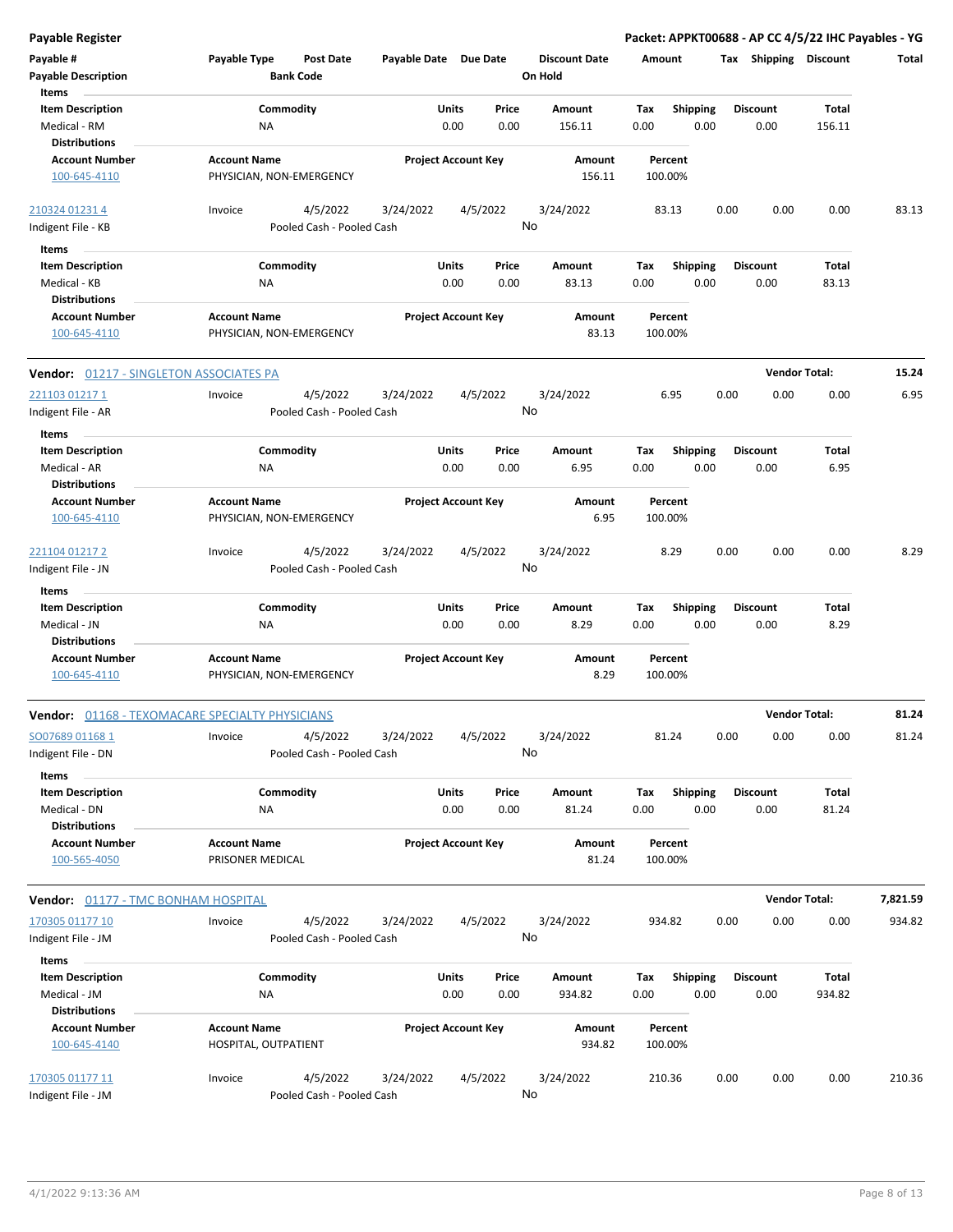**Payable Register Packet: APPKT00688 - AP CC 4/5/22 IHC Payables - YG**

| Payable #<br><b>Payable Description</b>          | Payable Type<br>Post Date<br><b>Bank Code</b> | Payable Date Due Date      |               | <b>Discount Date</b><br>On Hold | Amount      |                         | Tax Shipping Discount   |                |
|--------------------------------------------------|-----------------------------------------------|----------------------------|---------------|---------------------------------|-------------|-------------------------|-------------------------|----------------|
| Items<br><b>Item Description</b><br>Medical - JM | Commodity<br>ΝA                               | Units<br>0.00              | Price<br>0.00 | Amount<br>10.29                 | Tax<br>0.00 | Shipping<br>0.00        | Discount<br>0.00        | Total<br>10.29 |
| <b>Distributions</b><br><b>Account Number</b>    | <b>Account Name</b>                           | <b>Project Account Key</b> |               | Amount                          |             | Percent                 |                         |                |
| 100-645-4150                                     | LABORATORY/X-RAY                              |                            |               | 10.29                           |             | 100.00%                 |                         |                |
| Items                                            |                                               |                            |               |                                 |             |                         |                         |                |
| <b>Item Description</b><br>Medical - JM          | Commodity<br><b>NA</b>                        | Units<br>0.00              | Price<br>0.00 | Amount<br>8.21                  | Tax<br>0.00 | <b>Shipping</b><br>0.00 | <b>Discount</b><br>0.00 | Total<br>8.21  |
| <b>Distributions</b>                             |                                               |                            |               |                                 |             |                         |                         |                |
| <b>Account Number</b><br>100-645-4150            | <b>Account Name</b><br>LABORATORY/X-RAY       | <b>Project Account Key</b> |               | Amount<br>8.21                  |             | Percent<br>100.00%      |                         |                |
| Items                                            |                                               |                            |               |                                 |             |                         |                         |                |
| <b>Item Description</b>                          | Commodity                                     | Units                      | Price         | Amount                          | Tax         | <b>Shipping</b>         | Discount                | Total          |
| Medical - JM                                     | NA                                            | 0.00                       | 0.00          | 6.45                            | 0.00        | 0.00                    | 0.00                    | 6.45           |
| <b>Distributions</b>                             |                                               |                            |               |                                 |             |                         |                         |                |
| <b>Account Number</b><br>100-645-4150            | <b>Account Name</b><br>LABORATORY/X-RAY       | <b>Project Account Key</b> |               | Amount<br>6.45                  |             | Percent<br>100.00%      |                         |                |
| Items                                            |                                               |                            |               |                                 |             |                         |                         |                |
| <b>Item Description</b>                          | Commodity                                     | Units                      | Price         | Amount                          | Tax         | Shipping                | <b>Discount</b>         | Total          |
| Medical - JM                                     | ΝA                                            | 0.00                       | 0.00          | 19.01                           | 0.00        | 0.00                    | 0.00                    | 19.01          |
| <b>Distributions</b>                             |                                               |                            |               |                                 |             |                         |                         |                |
| <b>Account Number</b>                            | <b>Account Name</b>                           | <b>Project Account Key</b> |               | Amount                          |             | Percent                 |                         |                |
| 100-645-4150                                     | LABORATORY/X-RAY                              |                            |               | 19.01                           |             | 100.00%                 |                         |                |
| Items                                            |                                               |                            |               |                                 |             |                         |                         |                |
| <b>Item Description</b>                          | Commodity                                     | Units                      | Price         | Amount                          | Тах         | <b>Shipping</b>         | <b>Discount</b>         | Total          |
| Medical - JM                                     | NA                                            | 0.00                       | 0.00          | 48.51                           | 0.00        | 0.00                    | 0.00                    | 48.51          |
| <b>Distributions</b>                             |                                               |                            |               |                                 |             |                         |                         |                |
| <b>Account Number</b>                            | <b>Account Name</b>                           | <b>Project Account Key</b> |               | Amount                          |             | Percent                 |                         |                |
| 100-645-4150                                     | LABORATORY/X-RAY                              |                            |               | 48.51                           |             | 100.00%                 |                         |                |
| Items                                            |                                               |                            |               |                                 |             |                         |                         |                |
| <b>Item Description</b>                          | Commodity                                     | Units                      | Price         | Amount                          | Tax         | Shipping                | Discount                | Total          |
| Medical - JM                                     | NA                                            | 0.00                       | 0.00          | 18.53                           | 0.00        | 0.00                    | 0.00                    | 18.53          |
| <b>Distributions</b>                             |                                               |                            |               |                                 |             |                         |                         |                |
| <b>Account Number</b>                            | <b>Account Name</b>                           | <b>Project Account Key</b> |               | Amount                          |             | Percent                 |                         |                |
| 100-645-4150                                     | LABORATORY/X-RAY                              |                            |               | 18.53                           |             | 100.00%                 |                         |                |
| Items                                            |                                               |                            |               |                                 |             |                         |                         |                |
| Item Description                                 | Commodity                                     | Units                      | Price         | Amount                          | Тах         | Shipping                | Discount                | Total          |
| Medical - JM                                     | NA                                            | 0.00                       | 0.00          | 21.17                           | 0.00        | 0.00                    | 0.00                    | 21.17          |
| <b>Distributions</b>                             |                                               |                            |               |                                 |             |                         |                         |                |
| <b>Account Number</b>                            | <b>Account Name</b>                           | <b>Project Account Key</b> |               | Amount                          |             | Percent                 |                         |                |
| 100-645-4150                                     | LABORATORY/X-RAY                              |                            |               | 21.17                           |             | 100.00%                 |                         |                |
| Items                                            |                                               |                            |               |                                 |             |                         |                         |                |
| <b>Item Description</b>                          | Commodity                                     | Units                      | Price         | Amount                          | Tax         | <b>Shipping</b>         | <b>Discount</b>         | Total          |
| Medical - JM                                     | NA                                            | 0.00                       | 0.00          | 16.32                           | 0.00        | 0.00                    | 0.00                    | 16.32          |
| <b>Distributions</b>                             |                                               |                            |               |                                 |             |                         |                         |                |
| <b>Account Number</b>                            | <b>Account Name</b>                           | <b>Project Account Key</b> |               | Amount                          |             | Percent                 |                         |                |
| 100-645-4150                                     | LABORATORY/X-RAY                              |                            |               | 16.32                           |             | 100.00%                 |                         |                |
|                                                  |                                               |                            |               |                                 |             |                         |                         |                |
| Items                                            |                                               |                            |               |                                 |             |                         |                         | Total          |
| <b>Item Description</b>                          | Commodity                                     | Units                      | Price         | Amount<br>14.06                 | Tax         | <b>Shipping</b>         | <b>Discount</b>         | 14.06          |
| Medical - JM<br><b>Distributions</b>             | ΝA                                            | 0.00                       | 0.00          |                                 | 0.00        | 0.00                    | 0.00                    |                |
| <b>Account Number</b>                            | <b>Account Name</b>                           | <b>Project Account Key</b> |               | Amount                          |             | Percent                 |                         |                |
| 100-645-4150                                     | LABORATORY/X-RAY                              |                            |               | 14.06                           |             | 100.00%                 |                         |                |
|                                                  |                                               |                            |               |                                 |             |                         |                         |                |
| Items                                            |                                               |                            |               |                                 |             |                         |                         |                |
| <b>Item Description</b>                          | Commodity                                     | Units                      | Price         | Amount                          | Тах         | Shipping                | Discount                | Total          |
| Medical - JM                                     | NA                                            | 0.00                       | 0.00          | 7.14                            | 0.00        | 0.00                    | 0.00                    | 7.14           |
| <b>Distributions</b>                             |                                               |                            |               |                                 |             |                         |                         |                |
| <b>Account Number</b><br>100-645-4150            | <b>Account Name</b><br>LABORATORY/X-RAY       | <b>Project Account Key</b> |               | Amount<br>7.14                  |             | Percent<br>100.00%      |                         |                |
|                                                  |                                               |                            |               |                                 |             |                         |                         |                |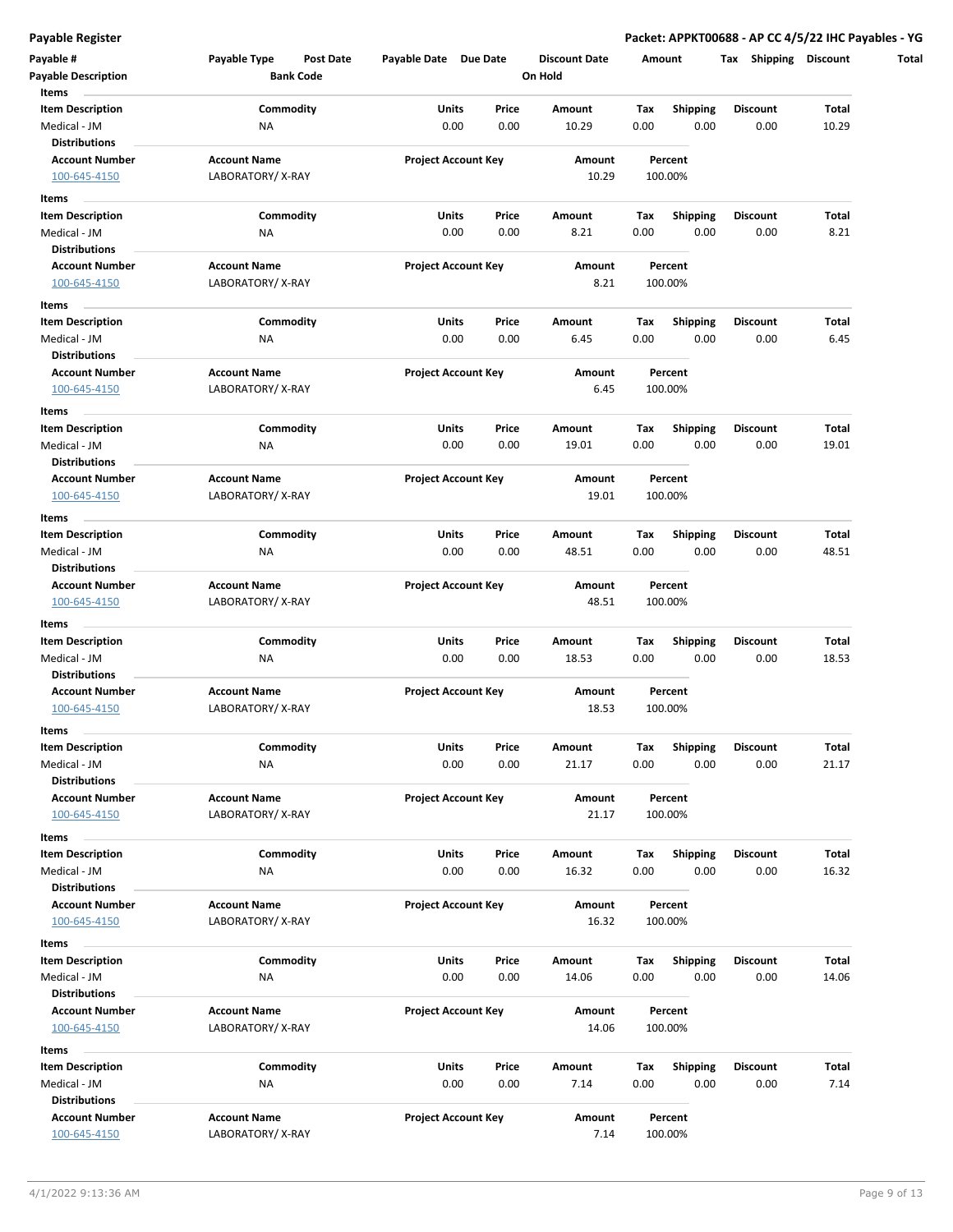**Payable Register Packet: APPKT00688 - AP CC 4/5/22 IHC Payables - YG**

| Payable #<br><b>Payable Description</b><br>Items              | Payable Type<br><b>Post Date</b><br><b>Bank Code</b> | Payable Date Due Date      |                | <b>Discount Date</b><br>On Hold | Amount             |                         | Tax Shipping            | <b>Discount</b>   | Total    |
|---------------------------------------------------------------|------------------------------------------------------|----------------------------|----------------|---------------------------------|--------------------|-------------------------|-------------------------|-------------------|----------|
| <b>Item Description</b><br>Medical - JM                       | Commodity<br>NA                                      | <b>Units</b><br>0.00       | Price<br>0.00  | Amount<br>32.52                 | Tax<br>0.00        | Shipping<br>0.00        | <b>Discount</b><br>0.00 | Total<br>32.52    |          |
| <b>Distributions</b><br><b>Account Number</b><br>100-645-4150 | <b>Account Name</b><br>LABORATORY/X-RAY              | <b>Project Account Key</b> |                | Amount<br>32.52                 | Percent<br>100.00% |                         |                         |                   |          |
| Items                                                         |                                                      |                            |                |                                 |                    |                         |                         |                   |          |
| <b>Item Description</b>                                       | Commodity                                            | Units                      | Price          | Amount                          | Tax                | <b>Shipping</b>         | <b>Discount</b>         | Total             |          |
| Medical - JM<br><b>Distributions</b>                          | NA                                                   | 0.00                       | 0.00           | 8.15                            | 0.00               | 0.00                    | 0.00                    | 8.15              |          |
| <b>Account Number</b><br>100-645-4150                         | <b>Account Name</b><br>LABORATORY/X-RAY              | <b>Project Account Key</b> |                | Amount<br>8.15                  | Percent<br>100.00% |                         |                         |                   |          |
| 210118 01177 2<br>Indigent File - GY                          | 4/5/2022<br>Invoice<br>Pooled Cash - Pooled Cash     | 3/24/2022                  | 4/5/2022<br>No | 3/24/2022                       | 1,249.37           |                         | 0.00<br>0.00            | 0.00              | 1,249.37 |
| Items                                                         |                                                      |                            |                |                                 |                    |                         |                         |                   |          |
| <b>Item Description</b><br>Medical - GY                       | Commodity<br>ΝA                                      | <b>Units</b><br>0.00       | Price<br>0.00  | Amount<br>1,249.37              | Tax<br>0.00        | <b>Shipping</b><br>0.00 | <b>Discount</b><br>0.00 | Total<br>1,249.37 |          |
| <b>Distributions</b><br><b>Account Number</b><br>100-645-4140 | <b>Account Name</b><br>HOSPITAL, OUTPATIENT          | <b>Project Account Key</b> |                | <b>Amount</b><br>1,249.37       | Percent<br>100.00% |                         |                         |                   |          |
| <u>220108 01177 1</u>                                         | 4/5/2022<br>Invoice<br>Pooled Cash - Pooled Cash     | 3/24/2022                  | 4/5/2022<br>No | 3/24/2022                       | 854.63             |                         | 0.00<br>0.00            | 0.00              | 854.63   |
| Indigent File - LF                                            |                                                      |                            |                |                                 |                    |                         |                         |                   |          |
| Items<br><b>Item Description</b><br>Medical - LF              | Commodity<br>NA                                      | <b>Units</b><br>0.00       | Price<br>0.00  | Amount<br>854.63                | Tax<br>0.00        | <b>Shipping</b><br>0.00 | <b>Discount</b><br>0.00 | Total<br>854.63   |          |
| <b>Distributions</b>                                          |                                                      |                            |                |                                 |                    |                         |                         |                   |          |
| <b>Account Number</b><br>100-645-4140                         | <b>Account Name</b><br>HOSPITAL, OUTPATIENT          | <b>Project Account Key</b> |                | Amount<br>854.63                | Percent<br>100.00% |                         |                         |                   |          |
| 220108 01177 2                                                | 4/5/2022<br>Invoice                                  | 3/24/2022                  | 4/5/2022<br>No | 3/24/2022                       | 50.29              |                         | 0.00<br>0.00            | 0.00              | 50.29    |
| Indigent File - LF                                            | Pooled Cash - Pooled Cash                            |                            |                |                                 |                    |                         |                         |                   |          |
| Items<br><b>Item Description</b>                              | Commodity                                            | <b>Units</b>               | Price          | Amount                          | Tax                | <b>Shipping</b>         | <b>Discount</b>         | Total             |          |
| Medical - LF<br><b>Distributions</b>                          | ΝA                                                   | 0.00                       | 0.00           | 16.88                           | 0.00               | 0.00                    | 0.00                    | 16.88             |          |
| <b>Account Number</b><br>100-645-4150                         | <b>Account Name</b><br>LABORATORY/X-RAY              | <b>Project Account Key</b> |                | Amount<br>16.88                 | Percent<br>100.00% |                         |                         |                   |          |
| Items                                                         |                                                      |                            |                |                                 |                    |                         |                         |                   |          |
| <b>Item Description</b><br>Medical - LF                       | Commodity<br>NA                                      | Units<br>0.00              | Price<br>0.00  | Amount<br>12.24                 | Tax<br>0.00        | <b>Shipping</b><br>0.00 | <b>Discount</b><br>0.00 | Total<br>12.24    |          |
| <b>Distributions</b><br><b>Account Number</b><br>100-645-4150 | <b>Account Name</b><br>LABORATORY/X-RAY              | <b>Project Account Key</b> |                | Amount<br>12.24                 | Percent<br>100.00% |                         |                         |                   |          |
| Items                                                         |                                                      |                            |                |                                 |                    |                         |                         |                   |          |
| <b>Item Description</b>                                       | Commodity                                            | <b>Units</b>               | Price          | Amount                          | Tax                | Shipping                | <b>Discount</b>         | Total             |          |
| Medical - LF<br><b>Distributions</b>                          | ΝA                                                   | 0.00                       | 0.00           | 21.17                           | 0.00               | 0.00                    | 0.00                    | 21.17             |          |
| <b>Account Number</b><br>100-645-4150                         | <b>Account Name</b><br>LABORATORY/X-RAY              | <b>Project Account Key</b> |                | Amount<br>21.17                 | Percent<br>100.00% |                         |                         |                   |          |
| 220901 01177 6<br>ndigent File - TM                           | Invoice<br>4/5/2022<br>Pooled Cash - Pooled Cash     | 3/24/2022                  | 4/5/2022<br>No | 3/24/2022                       | 1,811.16           |                         | 0.00<br>0.00            | 0.00              | 1,811.16 |
| Items                                                         |                                                      |                            |                |                                 |                    |                         |                         |                   |          |
| <b>Item Description</b><br>Medical - TM                       | Commodity<br>NA                                      | <b>Units</b><br>0.00       | Price<br>0.00  | Amount<br>1,811.16              | Tax<br>0.00        | Shipping<br>0.00        | <b>Discount</b><br>0.00 | Total<br>1,811.16 |          |
| <b>Distributions</b><br><b>Account Number</b><br>100-645-4140 | <b>Account Name</b><br>HOSPITAL, OUTPATIENT          | <b>Project Account Key</b> |                | Amount<br>1,811.16              | Percent<br>100.00% |                         |                         |                   |          |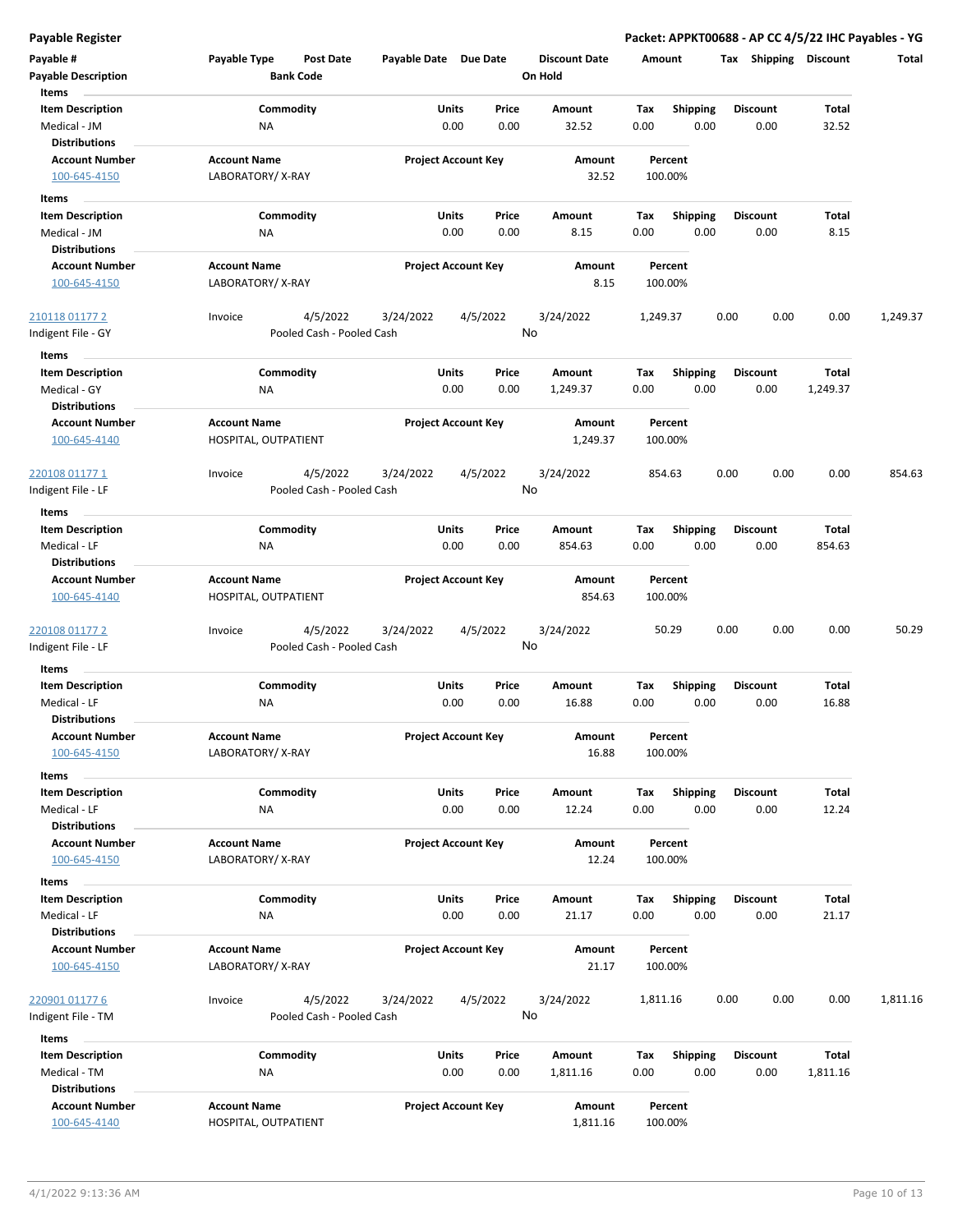| Payable Register                              |                                         |                               |              |                            |                                 |                    |                 |                       | Packet: APPKT00688 - AP CC 4/5/22 IHC Payables - YG |        |
|-----------------------------------------------|-----------------------------------------|-------------------------------|--------------|----------------------------|---------------------------------|--------------------|-----------------|-----------------------|-----------------------------------------------------|--------|
| Payable #<br><b>Payable Description</b>       | Payable Type                            | Post Date<br><b>Bank Code</b> | Payable Date | <b>Due Date</b>            | <b>Discount Date</b><br>On Hold | Amount             |                 | Tax Shipping Discount |                                                     | Total  |
| SO16111 01177 1                               | Invoice                                 | 4/5/2022                      | 3/24/2022    | 4/5/2022                   | 3/24/2022                       | 700.26             | 0.00            | 0.00                  | 0.00                                                | 700.26 |
| Indigent File - JW                            |                                         | Pooled Cash - Pooled Cash     |              |                            | No                              |                    |                 |                       |                                                     |        |
| Items                                         |                                         |                               |              |                            |                                 |                    |                 |                       |                                                     |        |
| <b>Item Description</b>                       |                                         | Commodity                     | <b>Units</b> | Price                      | Amount                          | Tax                | <b>Shipping</b> | <b>Discount</b>       | Total                                               |        |
| Medical - JW                                  | <b>NA</b>                               |                               |              | 0.00<br>0.00               | 700.26                          | 0.00               | 0.00            | 0.00                  | 700.26                                              |        |
| <b>Distributions</b>                          |                                         |                               |              |                            |                                 |                    |                 |                       |                                                     |        |
| <b>Account Number</b>                         | <b>Account Name</b>                     |                               |              | <b>Project Account Key</b> | Amount                          | Percent            |                 |                       |                                                     |        |
| 100-565-4050                                  | PRISONER MEDICAL                        |                               |              |                            | 700.26                          | 100.00%            |                 |                       |                                                     |        |
| SO18133 01177 5                               | Invoice                                 | 4/5/2022                      | 3/24/2022    | 4/5/2022                   | 3/24/2022                       | 700.26             | 0.00            | 0.00                  | 0.00                                                | 700.26 |
| Indigent File - RB                            |                                         | Pooled Cash - Pooled Cash     |              |                            | No                              |                    |                 |                       |                                                     |        |
| Items                                         |                                         |                               |              |                            |                                 |                    |                 |                       |                                                     |        |
| <b>Item Description</b>                       |                                         | Commodity                     | Units        | Price                      | Amount                          | Tax                | <b>Shipping</b> | <b>Discount</b>       | Total                                               |        |
| Medical - RB<br><b>Distributions</b>          | ΝA                                      |                               |              | 0.00<br>0.00               | 700.26                          | 0.00               | 0.00            | 0.00                  | 700.26                                              |        |
| <b>Account Number</b>                         | <b>Account Name</b>                     |                               |              | <b>Project Account Key</b> | Amount                          | Percent            |                 |                       |                                                     |        |
| 100-565-4050                                  | PRISONER MEDICAL                        |                               |              |                            | 700.26                          | 100.00%            |                 |                       |                                                     |        |
| <u>SO39315 01177 1</u>                        | Invoice                                 | 4/5/2022                      | 3/24/2022    | 4/5/2022                   | 3/24/2022                       | 65.15              | 0.00            | 0.00                  | 0.00                                                | 65.15  |
| Indigent File - JJ                            |                                         | Pooled Cash - Pooled Cash     |              |                            | No                              |                    |                 |                       |                                                     |        |
| Items                                         |                                         |                               |              |                            |                                 |                    |                 |                       |                                                     |        |
| <b>Item Description</b>                       |                                         | Commodity                     | <b>Units</b> | Price                      | Amount                          | Tax                | Shipping        | <b>Discount</b>       | Total                                               |        |
| Medical - JJ                                  | ΝA                                      |                               |              | 0.00<br>0.00               | 65.15                           | 0.00               | 0.00            | 0.00                  | 65.15                                               |        |
| <b>Distributions</b><br><b>Account Number</b> | <b>Account Name</b>                     |                               |              | <b>Project Account Key</b> | Amount                          | Percent            |                 |                       |                                                     |        |
| 100-565-4050                                  | PRISONER MEDICAL                        |                               |              |                            | 65.15                           | 100.00%            |                 |                       |                                                     |        |
| <u>SO40912 01177 1</u>                        | Invoice                                 | 4/5/2022                      | 3/24/2022    | 4/5/2022                   | 3/24/2022                       | 471.71             | 0.00            | 0.00                  | 0.00                                                | 471.71 |
| Indigent File - JR                            |                                         | Pooled Cash - Pooled Cash     |              |                            | No                              |                    |                 |                       |                                                     |        |
| Items                                         |                                         |                               |              |                            |                                 |                    |                 |                       |                                                     |        |
| <b>Item Description</b>                       |                                         | Commodity                     | <b>Units</b> | Price                      | Amount                          | Тах                | <b>Shipping</b> | <b>Discount</b>       | Total                                               |        |
| Medical - JR                                  | ΝA                                      |                               |              | 0.00<br>0.00               | 471.71                          | 0.00               | 0.00            | 0.00                  | 471.71                                              |        |
| <b>Distributions</b>                          | <b>Account Name</b>                     |                               |              | <b>Project Account Key</b> |                                 | Percent            |                 |                       |                                                     |        |
| <b>Account Number</b><br>100-565-4050         | PRISONER MEDICAL                        |                               |              |                            | Amount<br>471.71                | 100.00%            |                 |                       |                                                     |        |
| SO40912 01177 2                               | Invoice                                 | 4/5/2022                      | 3/24/2022    | 4/5/2022                   | 3/24/2022                       | 386.79             | 0.00            | 0.00                  | 0.00                                                | 386.79 |
| ndigent File - JR                             |                                         | Pooled Cash - Pooled Cash     |              |                            | No                              |                    |                 |                       |                                                     |        |
| Items                                         |                                         |                               |              |                            |                                 |                    |                 |                       |                                                     |        |
| <b>Item Description</b>                       |                                         | Commodity                     | Units        | Price                      | Amount                          | Tax                | Shipping        | <b>Discount</b>       | Total                                               |        |
| Medical - JR                                  | <b>NA</b>                               |                               |              | 0.00<br>0.00               | 386.79                          | 0.00               | 0.00            | 0.00                  | 386.79                                              |        |
| <b>Distributions</b>                          |                                         |                               |              |                            |                                 |                    |                 |                       |                                                     |        |
| <b>Account Number</b><br>100-565-4050         | <b>Account Name</b><br>PRISONER MEDICAL |                               |              | <b>Project Account Key</b> | Amount<br>386.79                | Percent<br>100.00% |                 |                       |                                                     |        |
| SO40983 01177 1                               | Invoice                                 | 4/5/2022                      | 3/24/2022    | 4/5/2022                   | 3/24/2022                       | 386.79             | 0.00            | 0.00                  | 0.00                                                | 386.79 |
| Indigent File - JS                            |                                         | Pooled Cash - Pooled Cash     |              |                            | No                              |                    |                 |                       |                                                     |        |
| Items                                         |                                         |                               |              |                            |                                 |                    |                 |                       |                                                     |        |
| <b>Item Description</b>                       |                                         | Commodity                     | Units        | Price                      | Amount                          | Tax                | Shipping        | <b>Discount</b>       | Total                                               |        |
| Medical - JS                                  | <b>NA</b>                               |                               |              | 0.00<br>0.00               | 386.79                          | 0.00               | 0.00            | 0.00                  | 386.79                                              |        |
| <b>Distributions</b>                          |                                         |                               |              |                            |                                 |                    |                 |                       |                                                     |        |
| <b>Account Number</b>                         | <b>Account Name</b>                     |                               |              | <b>Project Account Key</b> | Amount                          | Percent            |                 |                       |                                                     |        |
| 100-565-4050                                  | PRISONER MEDICAL                        |                               |              |                            | 386.79                          | 100.00%            |                 |                       |                                                     |        |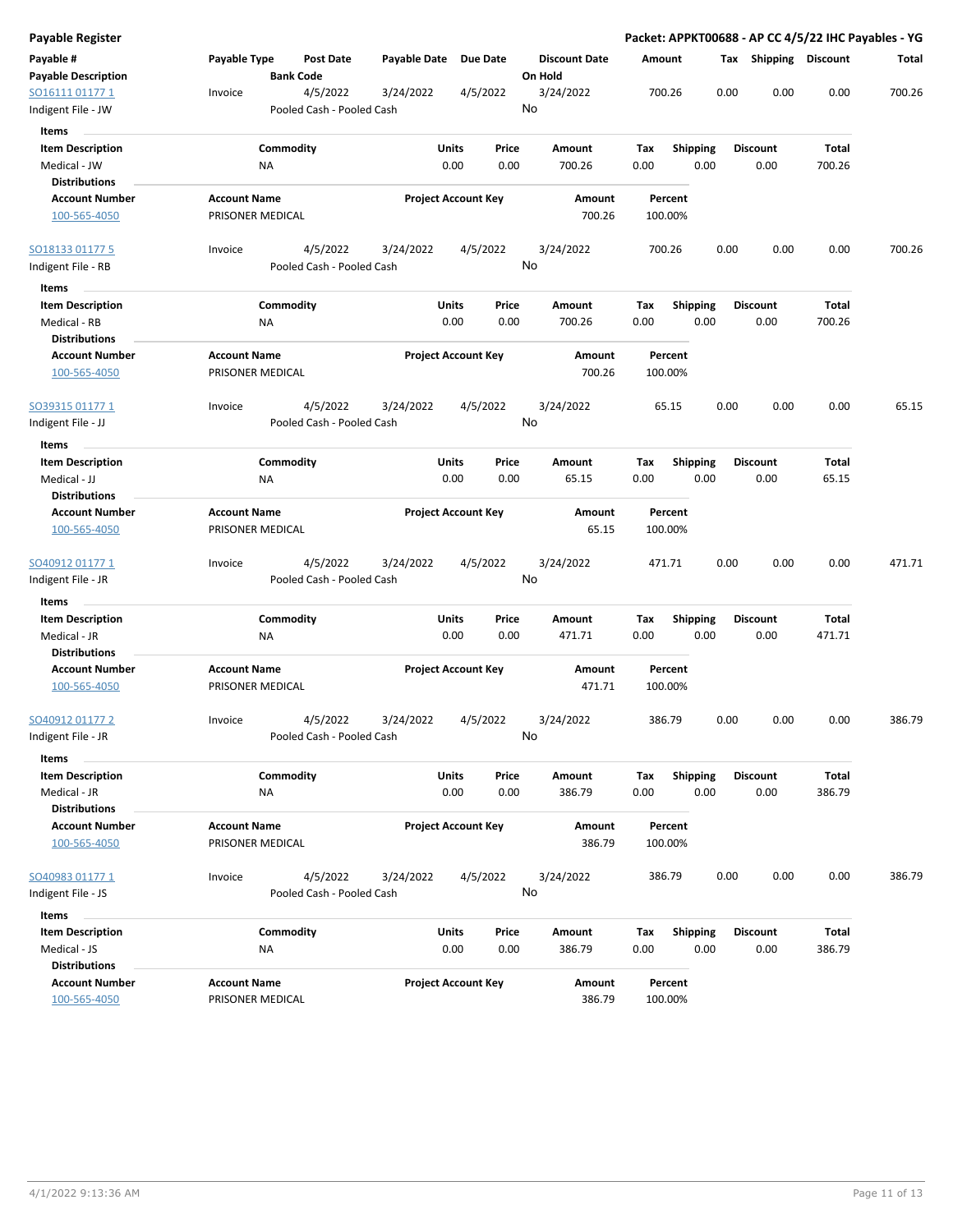## Payable Summary

| Type    | Count               | Gross     | Тах  | Shipping | <b>Discount</b> | Total     | <b>Manual Payment</b> | <b>Balance</b> |
|---------|---------------------|-----------|------|----------|-----------------|-----------|-----------------------|----------------|
| Invoice | 41                  | 1,204.26  | 0.00 | 0.00     | 0.00            | 11.204.26 | 0.00                  | 11,204.26      |
|         | <b>Grand Total:</b> | 11.204.26 | 0.00 | 0.00     | 0.00            | 11,204.26 | 0.00                  | 11,204.26      |